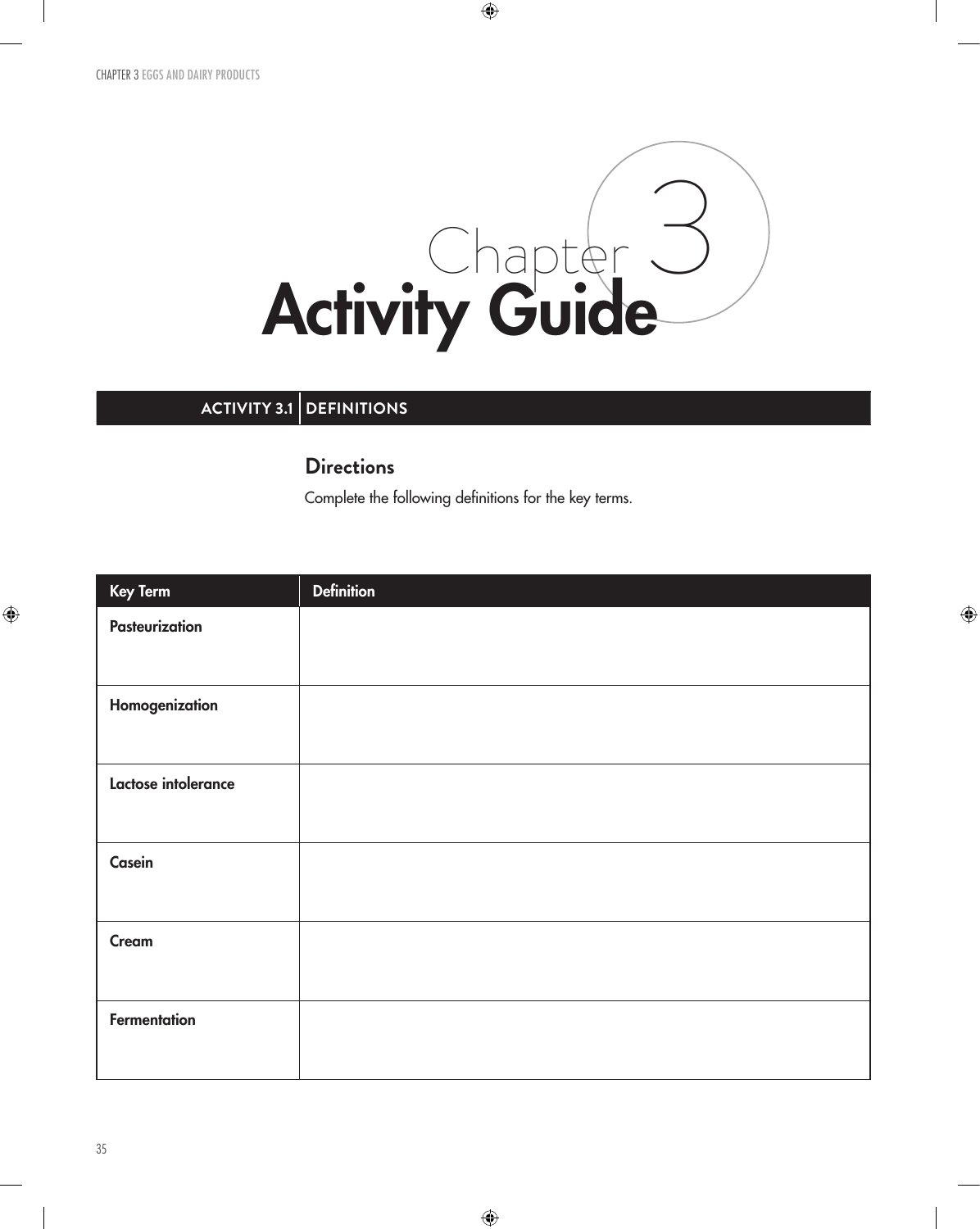$\mathbf{I}$ 

 $\bigoplus$ 

## **ACTIVITY 3.1 DEFINITIONS** *(continued)*

| Key Term                 | <b>Definition</b> |
|--------------------------|-------------------|
|                          |                   |
| Probiotic                |                   |
|                          |                   |
|                          |                   |
| Smoke point              |                   |
|                          |                   |
| <b>Butter substitute</b> |                   |
|                          |                   |
|                          |                   |
| Whey                     |                   |
|                          |                   |
|                          |                   |
| <b>Curdling</b>          |                   |
|                          |                   |
|                          |                   |
| Unripened                |                   |
|                          |                   |
|                          |                   |
| Ripened                  |                   |
|                          |                   |
|                          |                   |
| <b>Processed cheese</b>  |                   |
|                          |                   |
|                          |                   |
| Albumen                  |                   |
|                          |                   |
|                          |                   |
| Chalazae                 |                   |
|                          |                   |
|                          |                   |
| Coddled                  |                   |
|                          |                   |
|                          |                   |

 $\bigoplus$ 

 $\bigoplus$ 

 $\overline{\phantom{a}}$ 

 $\mathbf{I}$ 

36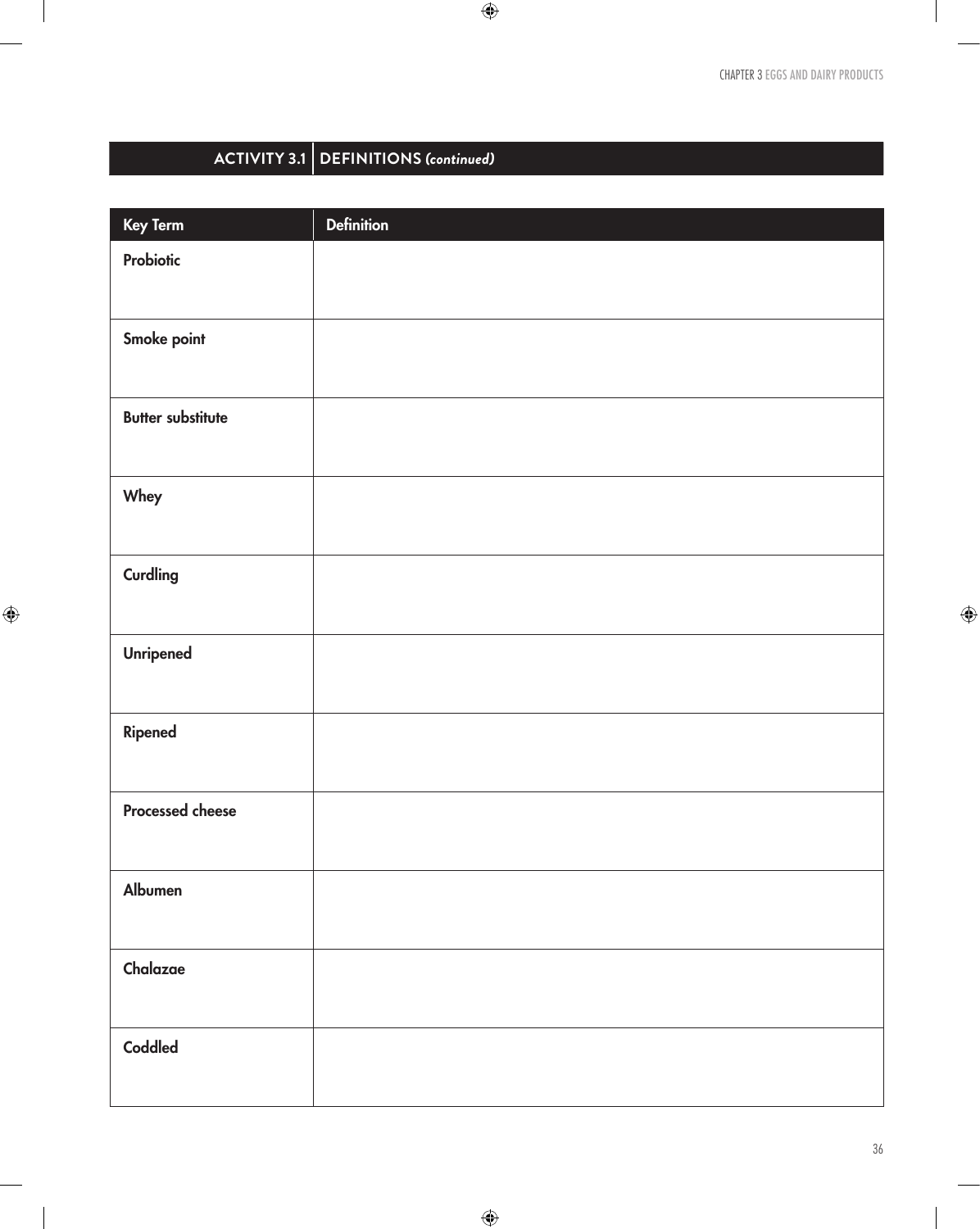$\overline{\phantom{a}}$ 

# **ACTIVITY 3.1 DEFINITIONS** *(continued)*

| <b>Key Term</b>    | <b>Definition</b> |
|--------------------|-------------------|
| <b>Ramekins</b>    |                   |
| Shirred eggs       |                   |
| Poached eggs       |                   |
| Sunny-side up      |                   |
| Over easy          |                   |
| <b>Basted eggs</b> |                   |
| <b>Omelets</b>     |                   |
| <b>Frittatas</b>   |                   |
| Quiche             |                   |
| Soufflés           |                   |
| Pooled eggs        |                   |

 $\bigoplus$ 

 $\bigoplus$ 

 $\overline{\phantom{a}}$ 

 $\bigoplus$ 

 $\overline{\phantom{a}}$ 

 $\overline{\phantom{a}}$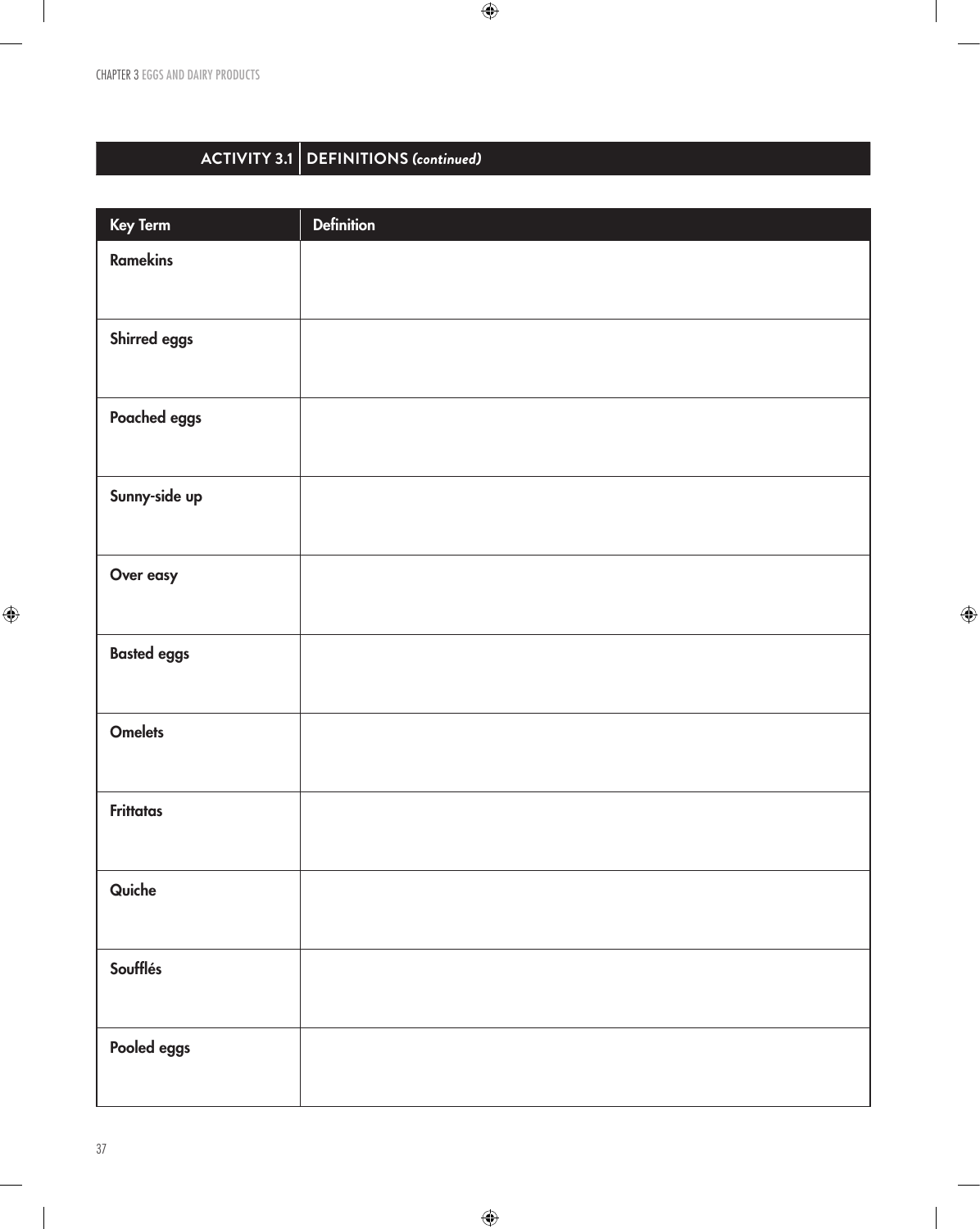# **ACTIVITY 3.2 TYPES OF MILK**

 $\bigoplus$ 

## **Directions**

Complete the table by giving descriptions of the types of milk listed below.

 $\bigoplus$ 

|                                        | <b>TYPES OF DAIRY MILK</b>                   |                    |  |  |
|----------------------------------------|----------------------------------------------|--------------------|--|--|
| <b>Type of Milk</b>                    | <b>Fat Content</b>                           | <b>Description</b> |  |  |
| Whole                                  | At least 3.25%                               |                    |  |  |
|                                        |                                              |                    |  |  |
| Low fat                                | Available in 1%<br>and 2%                    |                    |  |  |
| <b>Skim</b>                            | Less than 0.5%<br>(usually 0.1%)             |                    |  |  |
| <b>Buttermilk</b>                      | Depends on the<br>type of fresh milk<br>used |                    |  |  |
| Evaporated                             | At least 6.5%                                |                    |  |  |
| Condensed                              | At least 8.5%                                |                    |  |  |
| <b>UHT</b> (ultra-high<br>temperature) | Depends on the<br>type of fresh milk<br>used |                    |  |  |

 $\bigoplus$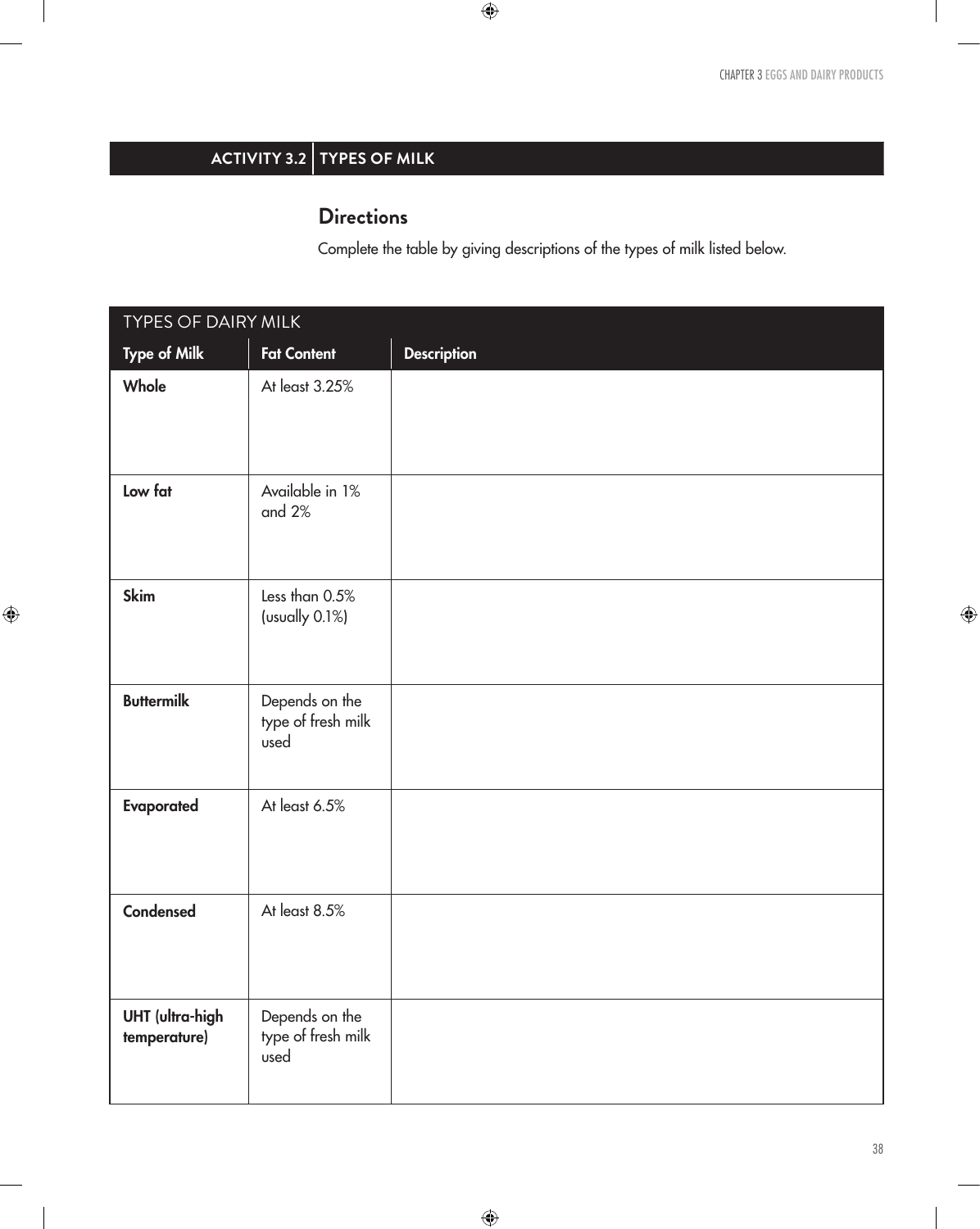CHAPTER 3 EGGS AND DAIRY PRODUCTS

## **ACTIVITY 3.2 TYPES OF MILK** *(continued)*

| <b>TYPES OF DAIRY MILK (continued)</b> |                                              |                    |  |
|----------------------------------------|----------------------------------------------|--------------------|--|
| Type of Milk                           | <b>Fat Content</b>                           | <b>Description</b> |  |
| Powdered                               | Depends on the<br>type of fresh milk<br>used |                    |  |
| Lactose-free milk                      | Depends on the<br>type of fresh milk<br>used |                    |  |

 $\bigoplus$ 

 $\bigoplus$ 

 $\bigoplus$ 

 $\mathbf{I}$ 

| <b>TYPES OF PLANT-BASED MILK</b> |                                                             |                    |  |
|----------------------------------|-------------------------------------------------------------|--------------------|--|
| <b>Type of Milk</b>              | <b>Fat Content</b>                                          | <b>Description</b> |  |
| Soy milk<br>(nondairy)           | Four grams of fat<br>per eight-ounce<br>serving (fortified) |                    |  |
| <b>Rice milk</b><br>(nondairy)   | Three grams or less<br>per eight-ounce<br>serving           |                    |  |
| <b>Almond milk</b><br>(nondairy) | Two to three grams<br>per eight-ounce<br>serving            |                    |  |
| Coconut milk<br>(nondairy)       | Thick: 20% to 22%<br>Thin: 5% to 7%                         |                    |  |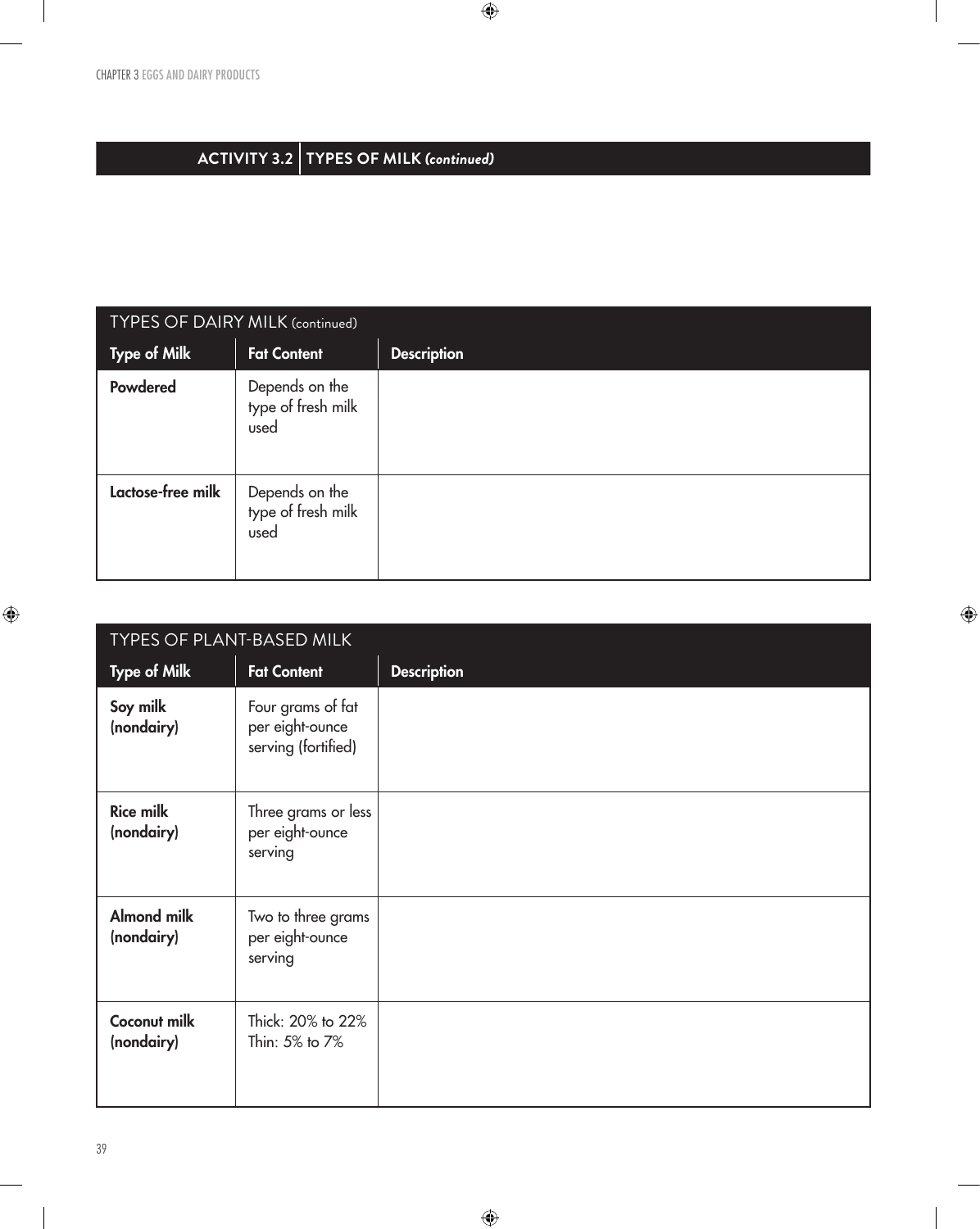### $ACTIVITY 3.3 | WHIP IT!$

 $\bigoplus$ 

### **Directions**

Whip various types of cream into whipped cream using the information below regarding fat in cream and how much sugar and vanilla extract to add. What are your findings? Is there a correlation between the amount of fat and the quality of whipped cream? Record your observations and provide a summary.

 $\bigoplus$ 

#### Note: For each quart of cream, add 1 cup of sugar and 1 teaspoon vanilla extract.

| <b>Type of Cream</b>        | <b>Amount of Fat</b>           |
|-----------------------------|--------------------------------|
| Light whipping cream        | At least 30% but less than 36% |
| <b>Heavy whipping cream</b> | 36% to 38%                     |
| Very heavy whipping cream   | 40%                            |
| Light cream                 | 18% to 30%                     |
| Half-and-half               | 10.5% to 18%                   |

⊕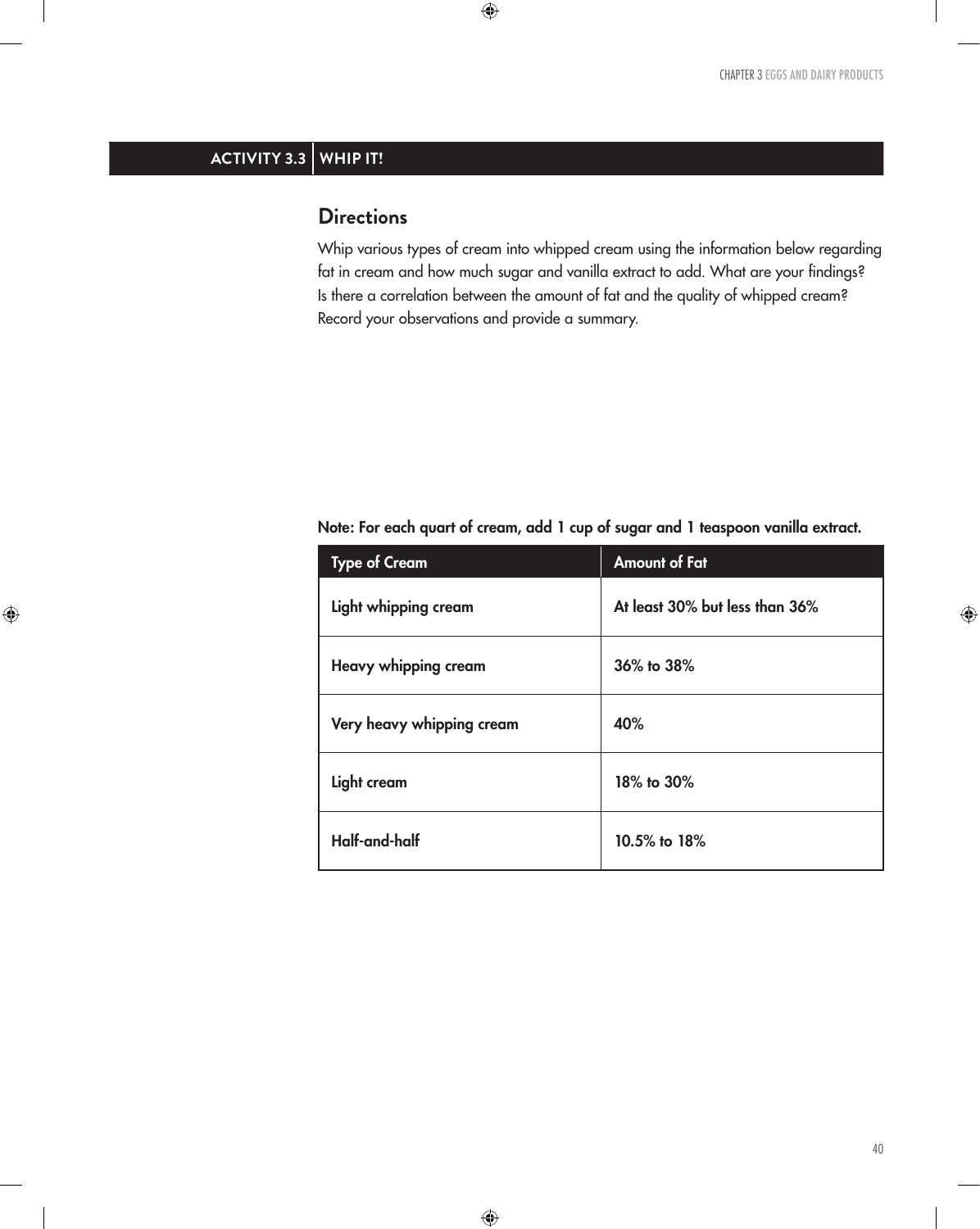$\overline{\phantom{a}}$ 

 $\bigoplus$ 

| ACTIVITY 3.3   WHICH IT! (continued) |                   |                                                       |                           |                                                   |
|--------------------------------------|-------------------|-------------------------------------------------------|---------------------------|---------------------------------------------------|
| Type of Cream                        | Amount of Fat (%) | <b>Observations during</b><br><b>Whipping Process</b> | <b>Time to Completion</b> | <b>Description of</b><br><b>Resulting Product</b> |
|                                      |                   |                                                       |                           |                                                   |
|                                      |                   |                                                       |                           |                                                   |
|                                      |                   |                                                       |                           |                                                   |
|                                      |                   |                                                       |                           |                                                   |
|                                      |                   |                                                       |                           |                                                   |
|                                      |                   |                                                       |                           |                                                   |
|                                      |                   |                                                       |                           |                                                   |
|                                      |                   |                                                       |                           |                                                   |
|                                      |                   |                                                       |                           |                                                   |
|                                      |                   |                                                       |                           |                                                   |
| <b>Summary and Conclusions</b>       |                   |                                                       |                           |                                                   |
|                                      |                   |                                                       |                           |                                                   |
|                                      |                   |                                                       |                           |                                                   |
|                                      |                   |                                                       |                           |                                                   |

 $\bigoplus$ 

a sa kacamatan ing Kabupatèn Kabupatèn Ing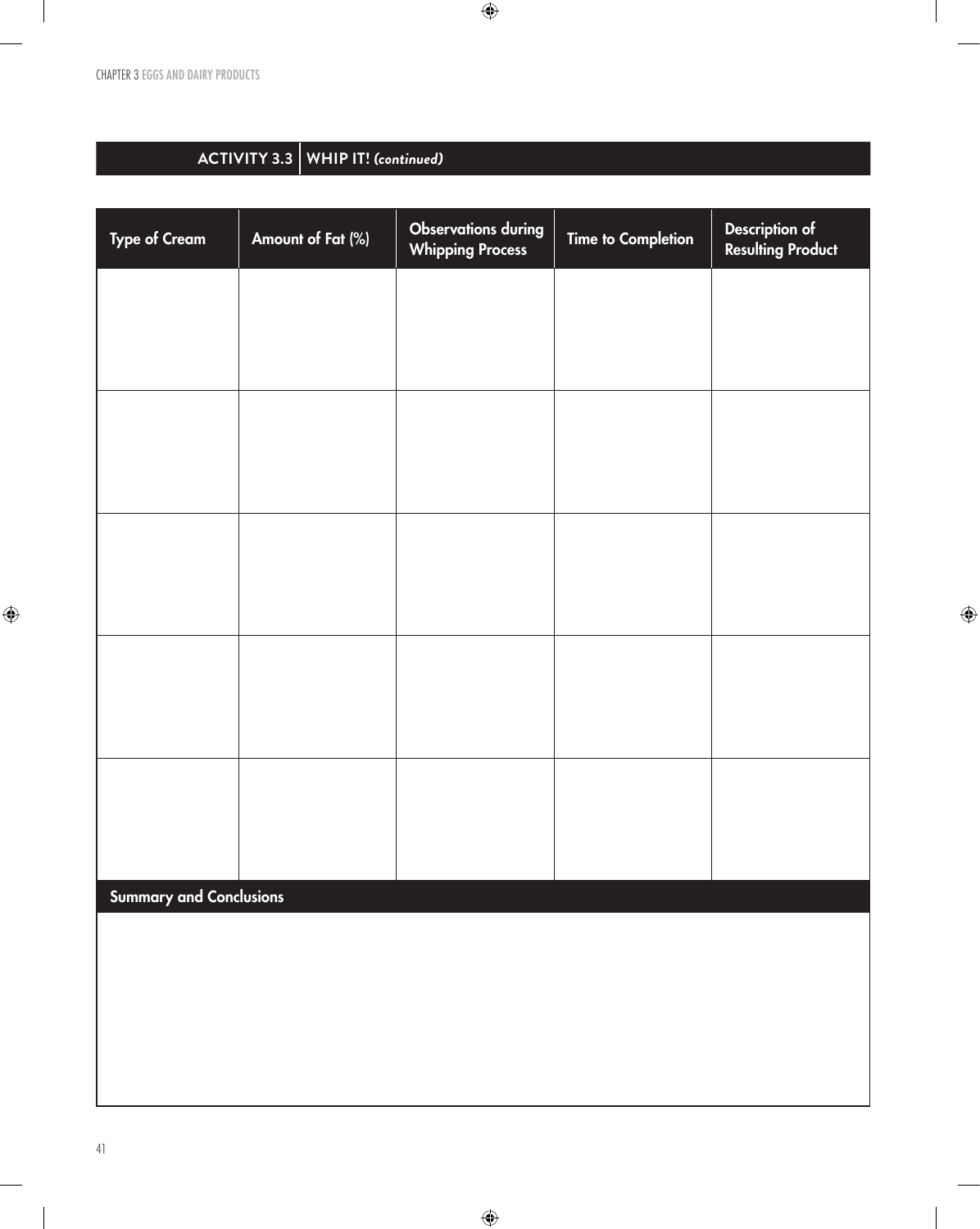## **ACTIVITY 3.4 CULTURE SHOCK**

### **Directions**

Complete the following table on cultured dairy items. Then, perform research on how to make buttermilk, yogurt, sour cream, and crème fraîche. Record your findings into a *mise en place* plan. Complete the activity with a summary response.

| Type of Cultured Dairy Item | <b>Amount of Fat</b> | <b>Description</b> |
|-----------------------------|----------------------|--------------------|
| <b>Buttermilk</b>           |                      |                    |
|                             |                      |                    |
|                             |                      |                    |
| Yogurt                      |                      |                    |
|                             |                      |                    |
|                             |                      |                    |
| Sour cream                  |                      |                    |
|                             |                      |                    |
|                             |                      |                    |
| Crème fraîche               |                      |                    |
|                             |                      |                    |
|                             |                      |                    |

 $\bigoplus$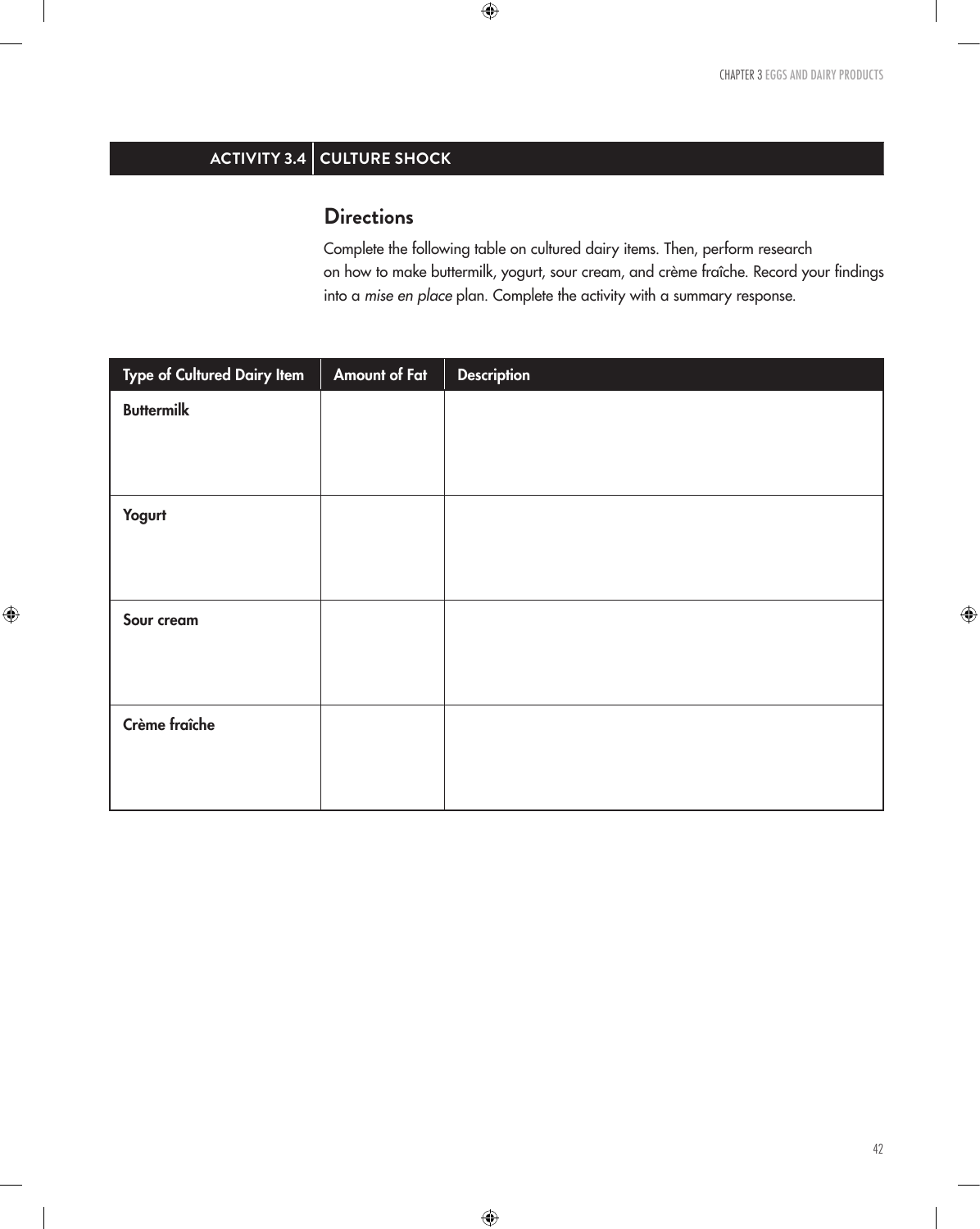# **ACTIVITY 3.4 CULTURE SHOCK** *(continued)*

## **Buttermilk**

 $\mathbb{I}$ 

| Ingredients  | <b>Tools</b> | Equipment               | <b>Notes</b> |
|--------------|--------------|-------------------------|--------------|
|              |              |                         |              |
|              |              |                         |              |
|              |              |                         |              |
|              |              |                         |              |
|              |              |                         |              |
|              |              |                         |              |
|              |              |                         |              |
|              |              |                         |              |
|              |              |                         |              |
|              |              |                         |              |
|              |              |                         |              |
| <b>Steps</b> |              | <b>Timing and Notes</b> |              |
|              |              |                         |              |
|              |              |                         |              |
|              |              |                         |              |
|              |              |                         |              |
|              |              |                         |              |
|              |              |                         |              |
|              |              |                         |              |
|              |              |                         |              |
|              |              |                         |              |
|              |              |                         |              |
|              |              |                         |              |
|              |              |                         |              |

 $\bigoplus$ 

 $\bigoplus$ 

 $\overline{\phantom{a}}$ 

 $\bigoplus$ 

 $\overline{\phantom{a}}$ 

 $\begin{array}{c} \hline \end{array}$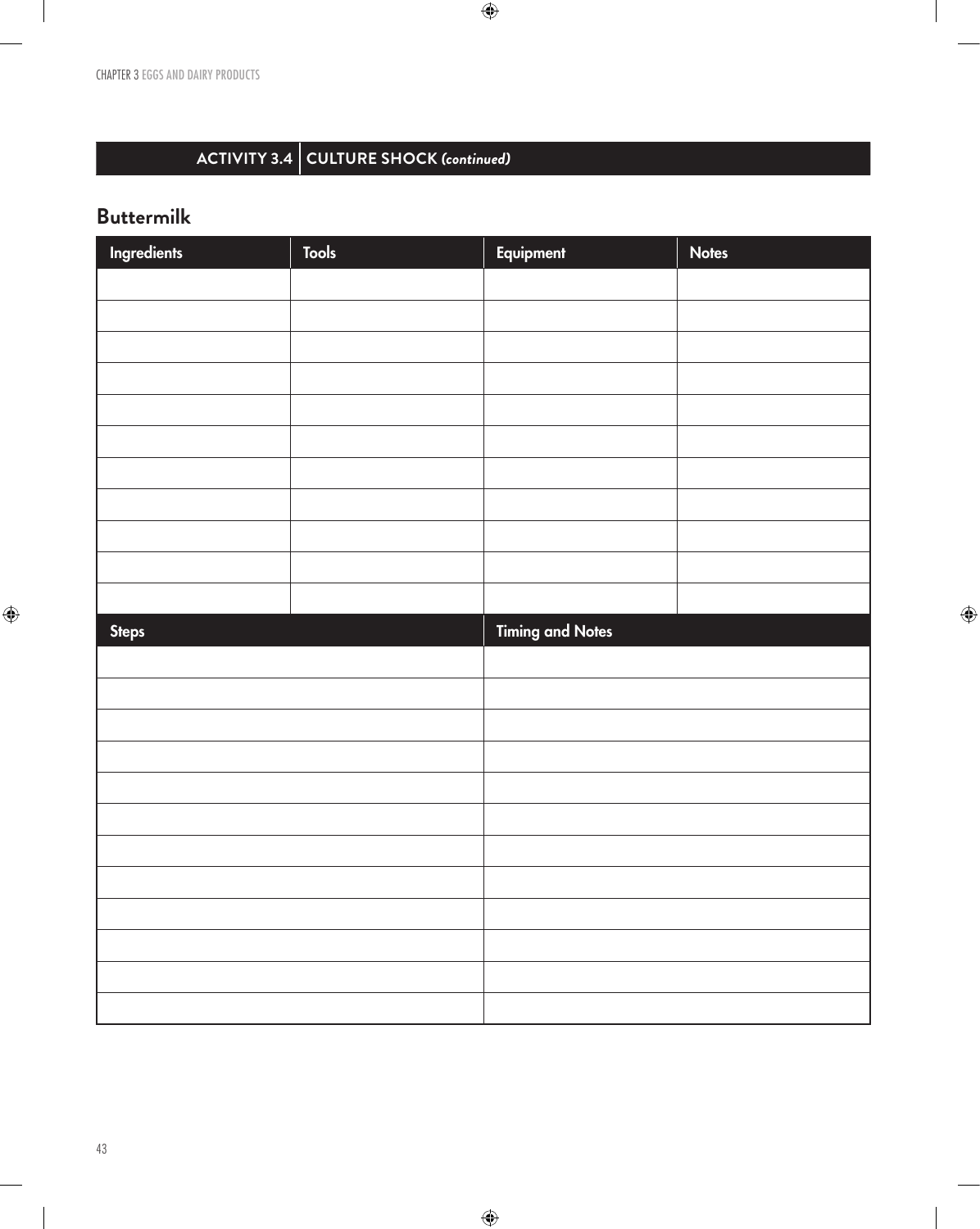$\overline{\phantom{a}}$ 

# **ACTIVITY 3.4 CULTURE SHOCK** *(continued)*

# **Yogurt**

 $\mathbb{I}$ 

 $\bigoplus$ 

 $\begin{array}{c} \hline \end{array}$ 

| Ingredients  | <b>Tools</b> | Equipment               | <b>Notes</b> |
|--------------|--------------|-------------------------|--------------|
|              |              |                         |              |
|              |              |                         |              |
|              |              |                         |              |
|              |              |                         |              |
|              |              |                         |              |
|              |              |                         |              |
|              |              |                         |              |
|              |              |                         |              |
|              |              |                         |              |
|              |              |                         |              |
|              |              |                         |              |
| <b>Steps</b> |              | <b>Timing and Notes</b> |              |
|              |              |                         |              |
|              |              |                         |              |
|              |              |                         |              |
|              |              |                         |              |
|              |              |                         |              |
|              |              |                         |              |
|              |              |                         |              |
|              |              |                         |              |
|              |              |                         |              |
|              |              |                         |              |
|              |              |                         |              |
|              |              |                         |              |

 $\bigoplus$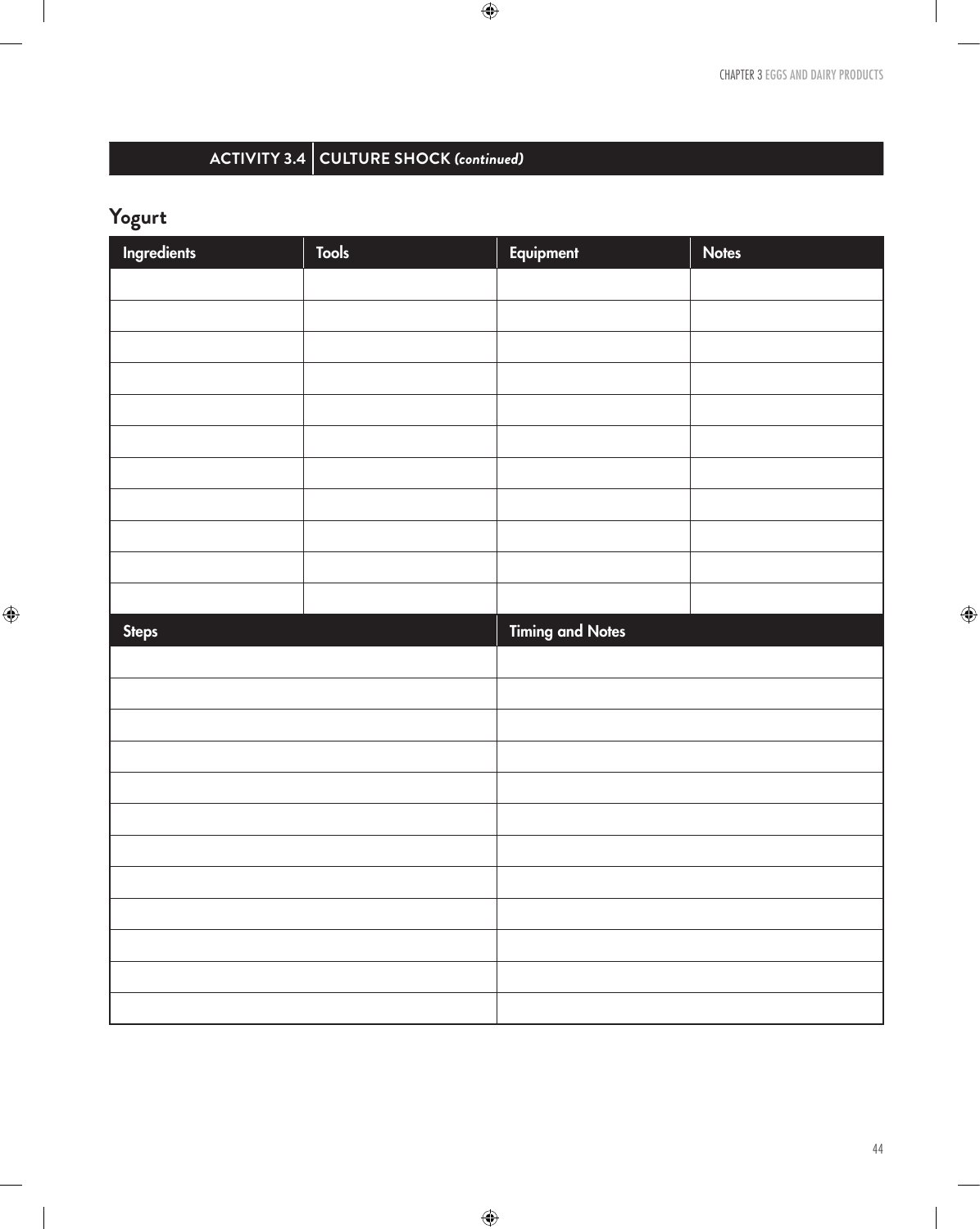$\overline{\phantom{a}}$ 

# **ACTIVITY 3.4 CULTURE SHOCK** *(continued)*

# **Sour Cream**

| Ingredients  | <b>Tools</b> | Equipment               | <b>Notes</b> |
|--------------|--------------|-------------------------|--------------|
|              |              |                         |              |
|              |              |                         |              |
|              |              |                         |              |
|              |              |                         |              |
|              |              |                         |              |
|              |              |                         |              |
|              |              |                         |              |
|              |              |                         |              |
|              |              |                         |              |
|              |              |                         |              |
|              |              |                         |              |
| <b>Steps</b> |              | <b>Timing and Notes</b> |              |
|              |              |                         |              |
|              |              |                         |              |
|              |              |                         |              |
|              |              |                         |              |
|              |              |                         |              |
|              |              |                         |              |
|              |              |                         |              |
|              |              |                         |              |
|              |              |                         |              |
|              |              |                         |              |
|              |              |                         |              |
|              |              |                         |              |

 $\bigoplus$ 

 $\bigoplus$ 

 $\mathbf{I}$ 

 $\bigoplus$ 

 $\begin{array}{c} \hline \end{array}$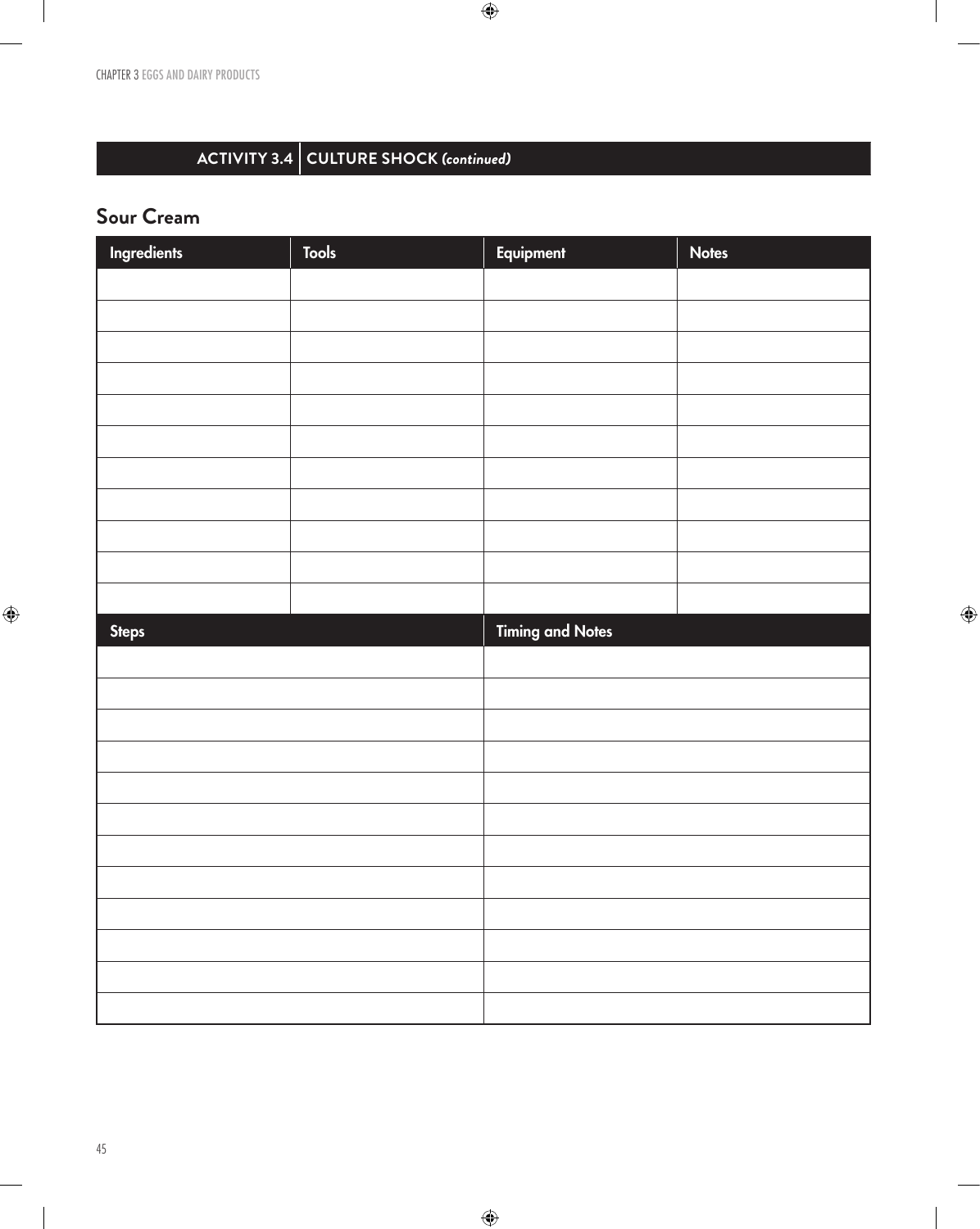# **ACTIVITY 3.4 CULTURE SHOCK** *(continued)*

## **Crème Fraîche**

 $\bigoplus$ 

 $\overline{\phantom{a}}$ 

| Ingredients  | <b>Tools</b> | Equipment               | <b>Notes</b> |
|--------------|--------------|-------------------------|--------------|
|              |              |                         |              |
|              |              |                         |              |
|              |              |                         |              |
|              |              |                         |              |
|              |              |                         |              |
|              |              |                         |              |
|              |              |                         |              |
|              |              |                         |              |
|              |              |                         |              |
|              |              |                         |              |
|              |              |                         |              |
| <b>Steps</b> |              | <b>Timing and Notes</b> |              |
|              |              |                         |              |
|              |              |                         |              |
|              |              |                         |              |
|              |              |                         |              |
|              |              |                         |              |
|              |              |                         |              |
|              |              |                         |              |
|              |              |                         |              |
|              |              |                         |              |
|              |              |                         |              |
|              |              |                         |              |
|              |              |                         |              |

 $\bigoplus$ 

 $\bigoplus$ 

46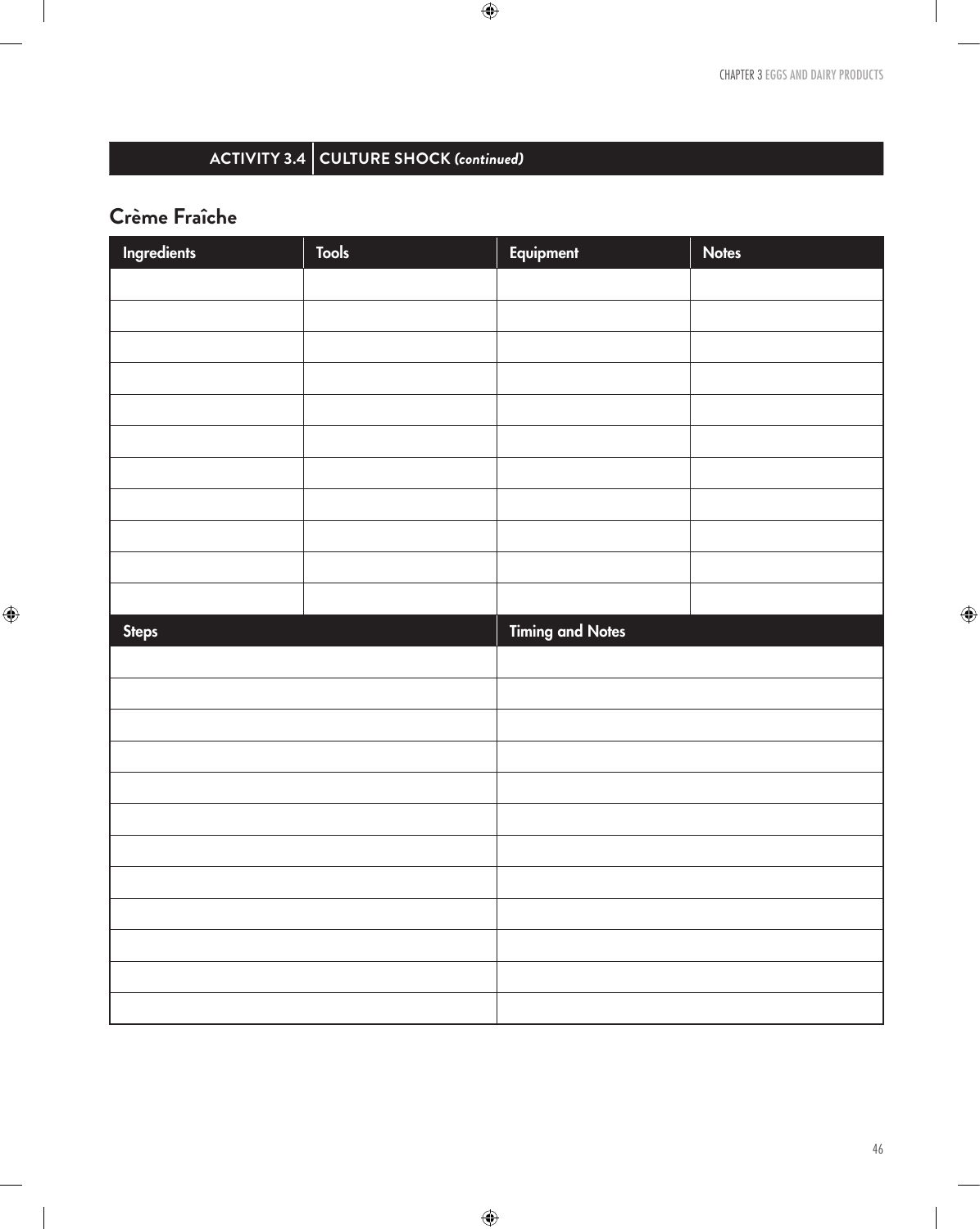CHAPTER 3 EGGS AND DAIRY PRODUCTS

## **ACTIVITY 3.4 CULTURE SHOCK** *(continued)*

 $\bigoplus$ 

 $\bigoplus$ 

 $\bigoplus$ 

#### Summary Question

How does food safety conflict with some of the preparation steps for cultured dairy?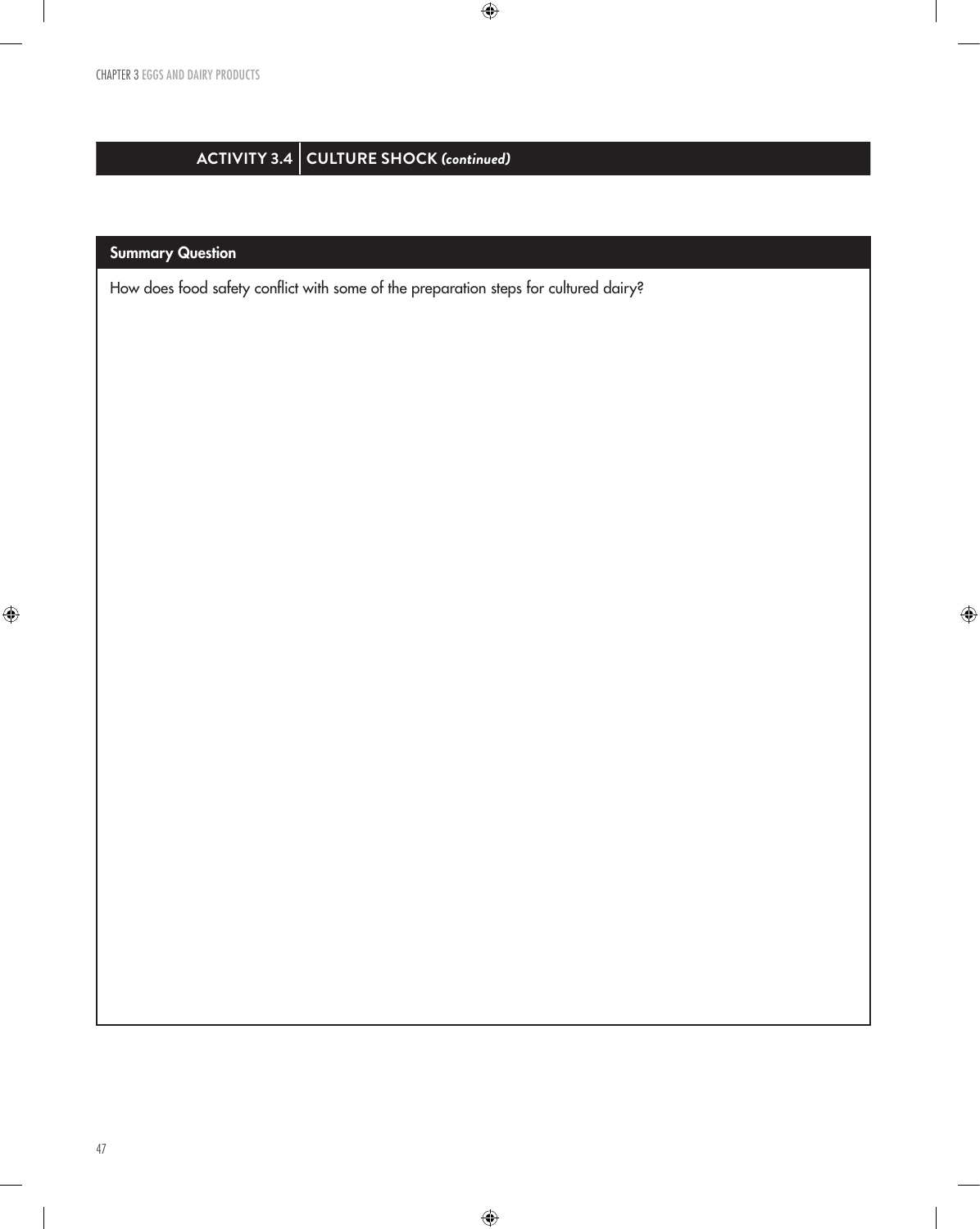# **ACTIVITY 3.5** SAY CHEESE

 $\bigoplus$ 

## **Directions**

Complete the following charts on the parts of cheese, how to make cheese, and the varieties of cheese.

 $\bigoplus$ 

| Parts of cheese |  |
|-----------------|--|
|                 |  |
| 2               |  |
| 3               |  |

| <b>How to Make Cheese</b> |  |  |
|---------------------------|--|--|
| Step 1:                   |  |  |
|                           |  |  |
|                           |  |  |
|                           |  |  |
|                           |  |  |
|                           |  |  |
| Step 2:                   |  |  |
|                           |  |  |
|                           |  |  |
|                           |  |  |
|                           |  |  |
|                           |  |  |
| Step 3:                   |  |  |
|                           |  |  |
|                           |  |  |
|                           |  |  |
|                           |  |  |
|                           |  |  |

 $\bigoplus$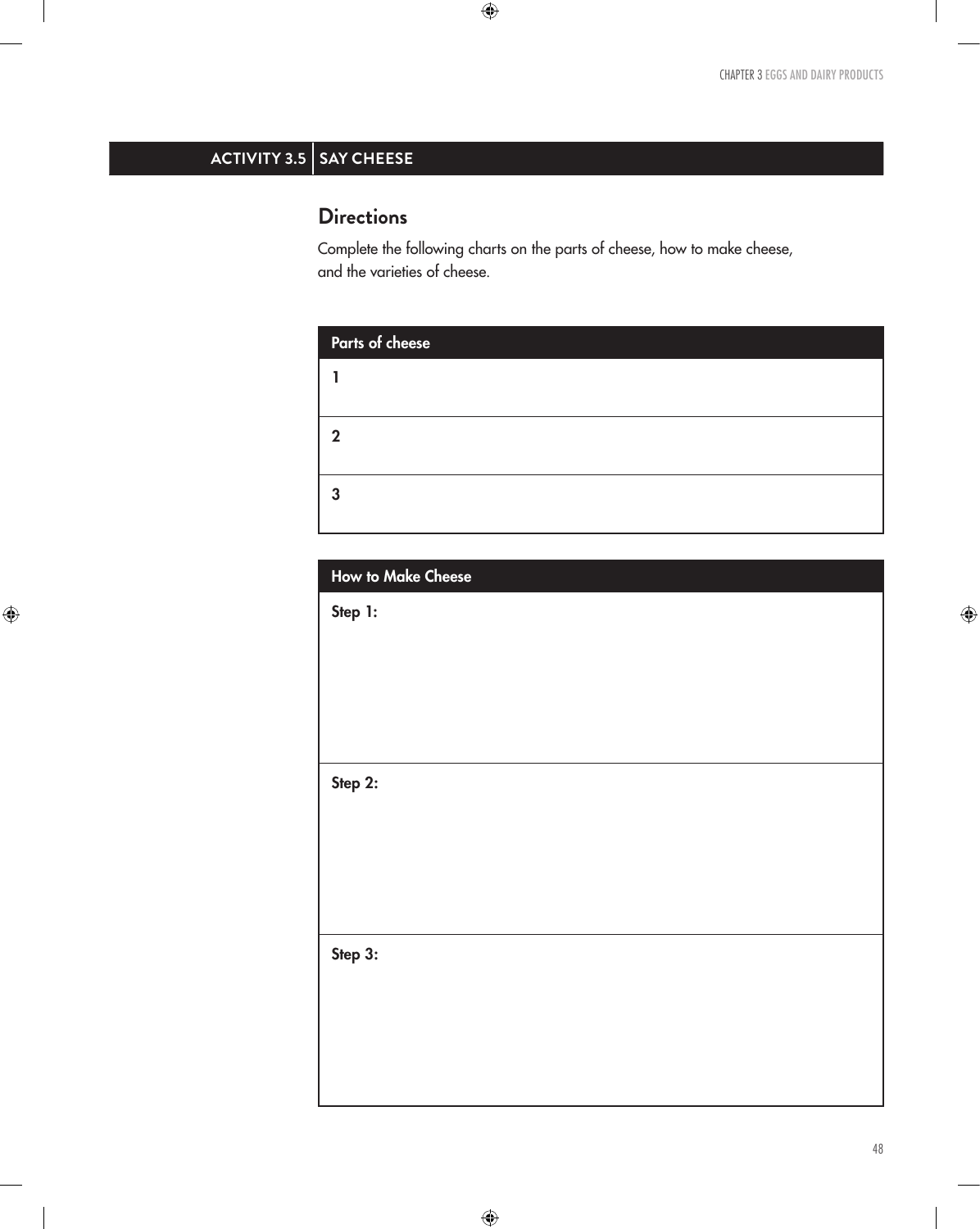$\overline{\phantom{a}}$ 

## **ACTIVITY 3.5 SAY CHEESE** *(continued)*

| <b>Variety of Cheese</b> | <b>Characteristics</b> | <b>Examples</b> |
|--------------------------|------------------------|-----------------|
| Unripened, fresh         |                        |                 |
|                          |                        |                 |
|                          |                        |                 |
| Soft-ripened             |                        |                 |
|                          |                        |                 |
|                          |                        |                 |
|                          |                        |                 |
| Semisoft, ripened        |                        |                 |
|                          |                        |                 |
|                          |                        |                 |
| Blue-veined,             |                        |                 |
| mold-ripened             |                        |                 |
|                          |                        |                 |
| Firm, ripened            |                        |                 |
|                          |                        |                 |
|                          |                        |                 |
|                          |                        |                 |
| Very hard, ripened       |                        |                 |
|                          |                        |                 |
|                          |                        |                 |
| Pasta filata             |                        |                 |
|                          |                        |                 |
|                          |                        |                 |

 $\bigoplus$ 

 $\bigoplus$ 

 $\bigoplus$ 

 $\overline{\phantom{a}}$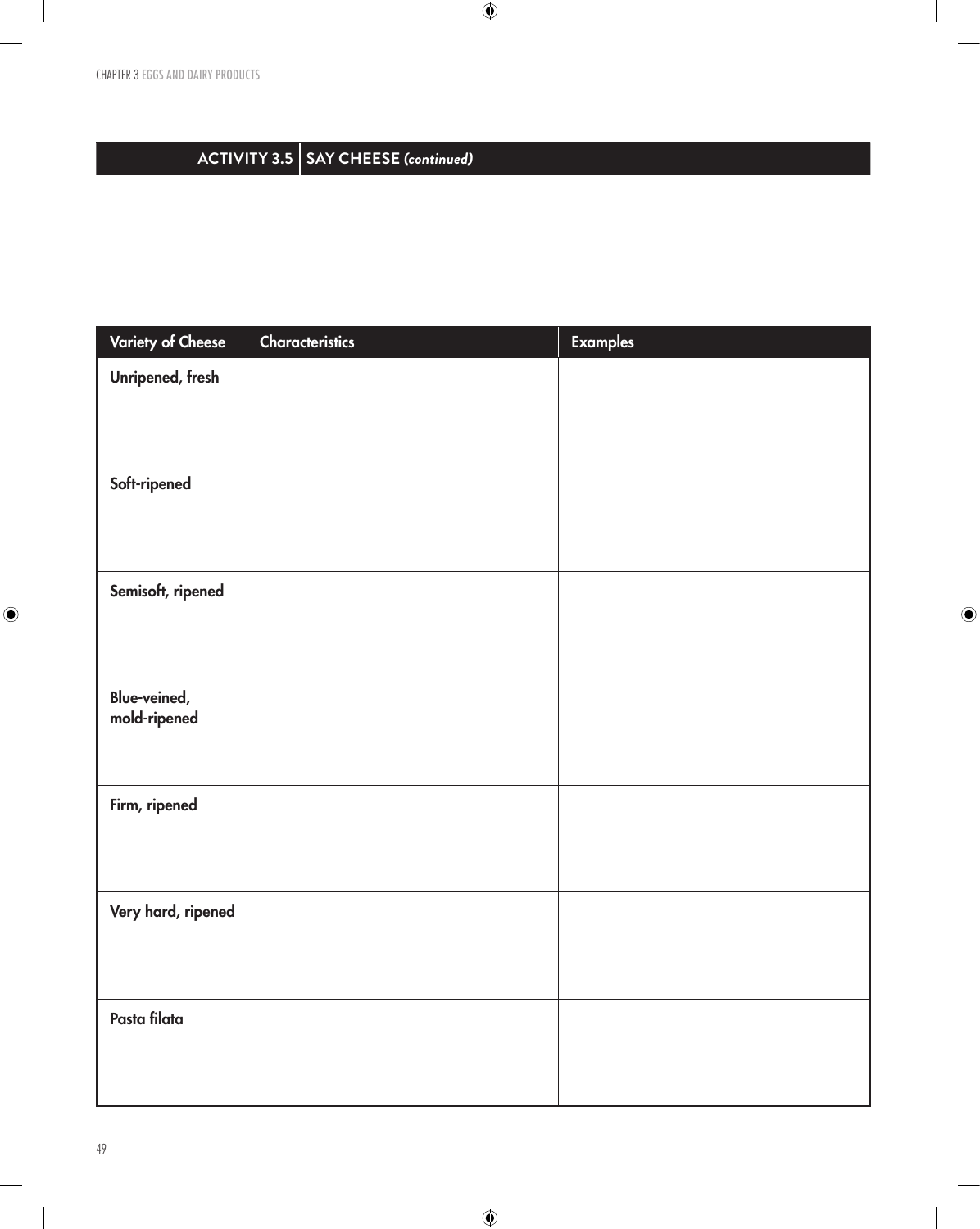## **ACTIVITY 3.6 CHEESEMONGER LAB**

### **Directions**

Research the techniques for making ricotta cheese and a basic rennet cheese. Design an experiment to make the two cheeses. Begin by creating a *mise en place* plan (some items may need to be specially ordered to perform this lab), with step-by-step instructions, ingredients, and equipment/tools. Then execute the two procedures. Keep notes the the process, and complete the lab with a summary of the processes and results.

## **Standardized Recipe**

 $\bigoplus$ 

 $\bigoplus$ 

 $\bigoplus$ 

⊕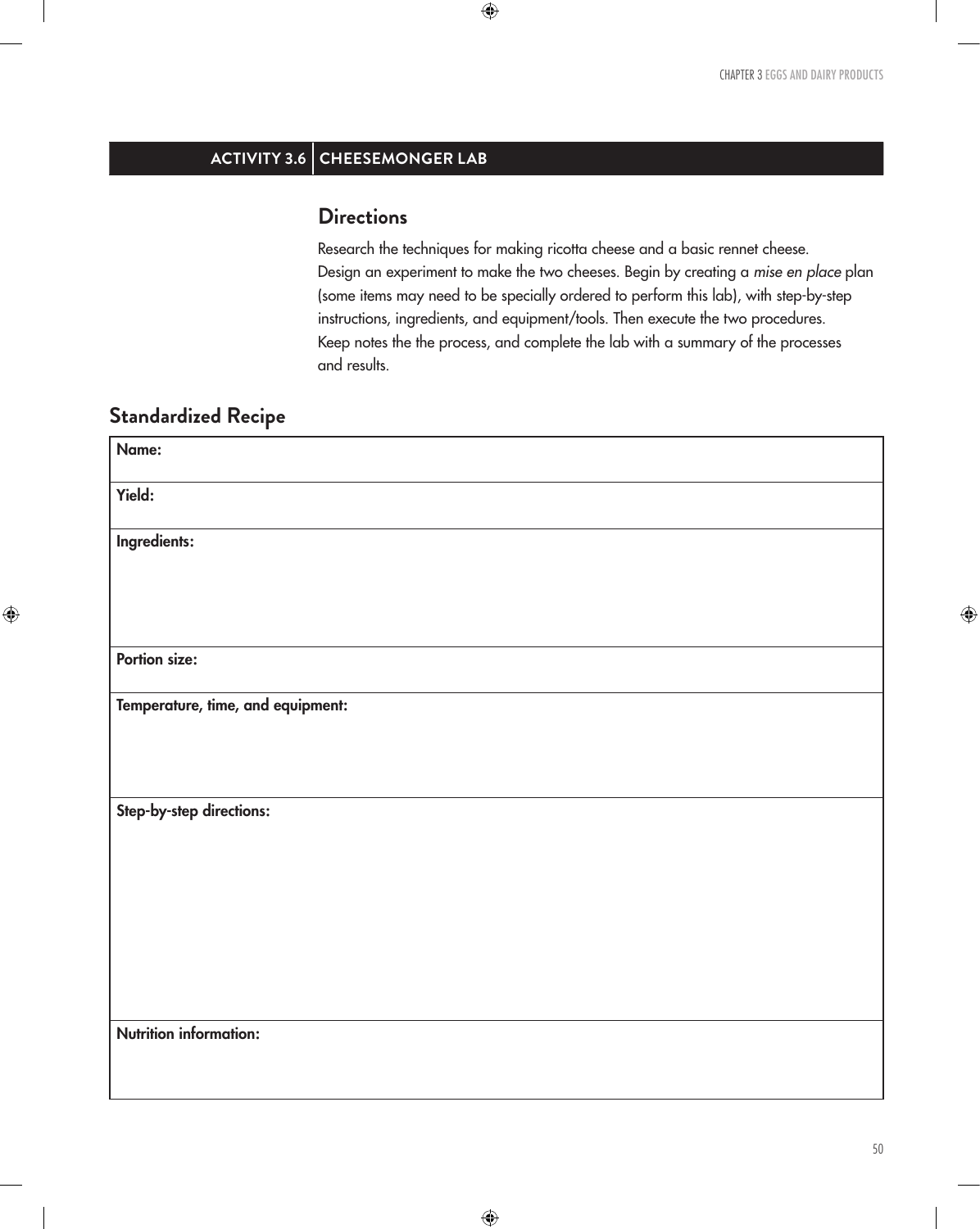CHAPTER 3 EGGS AND DAIRY PRODUCTS

 $\mathbf{I}$ 

# **ACTIVITY 3.6 CHEESEMONGER LAB** *(continued)*

Ingredients | Tools | Equipment | Notes  $\begin{array}{|c|c|c|c|c|}\hline \text{Steps} & \text{Iiming and Notes}\ \hline \end{array}$ 

 $\bigoplus$ 

 $\bigoplus$ 

 $\bigoplus$ 

51

 $\begin{array}{c} \hline \end{array}$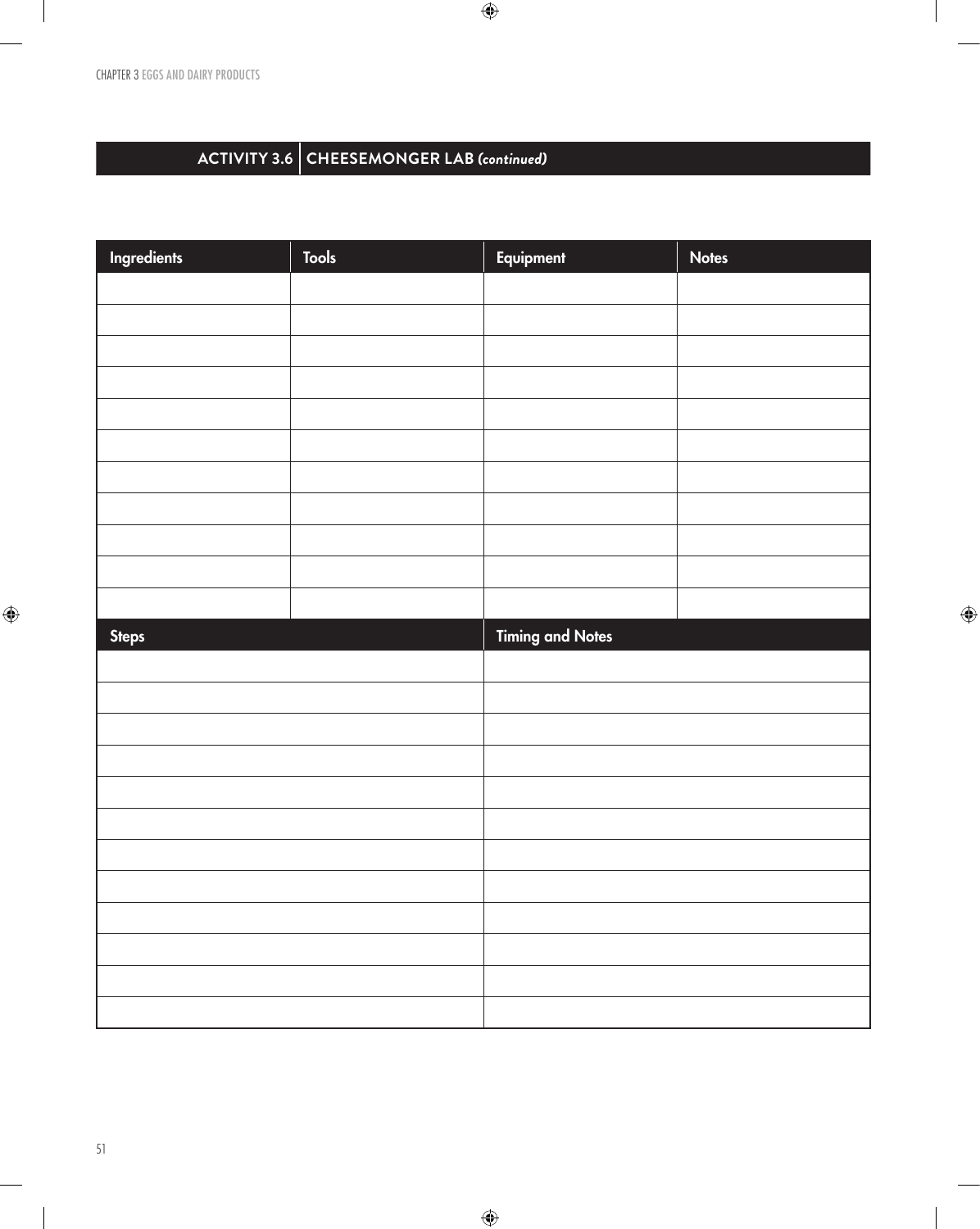# **ACTIVITY 3.6 CHEESEMONGER LAB** *(continued)*

# **Standardized Recipe**

 $\bigoplus$ 

 $\overline{\phantom{a}}$ 

| Name:                             |
|-----------------------------------|
| Yield:                            |
| Ingredients:                      |
|                                   |
|                                   |
| Portion size:                     |
| Temperature, time, and equipment: |
|                                   |
| Step-by-step directions:          |
|                                   |
|                                   |
|                                   |
|                                   |
| <b>Nutrition information:</b>     |
|                                   |

 $\bigoplus$ 

 $\bigoplus$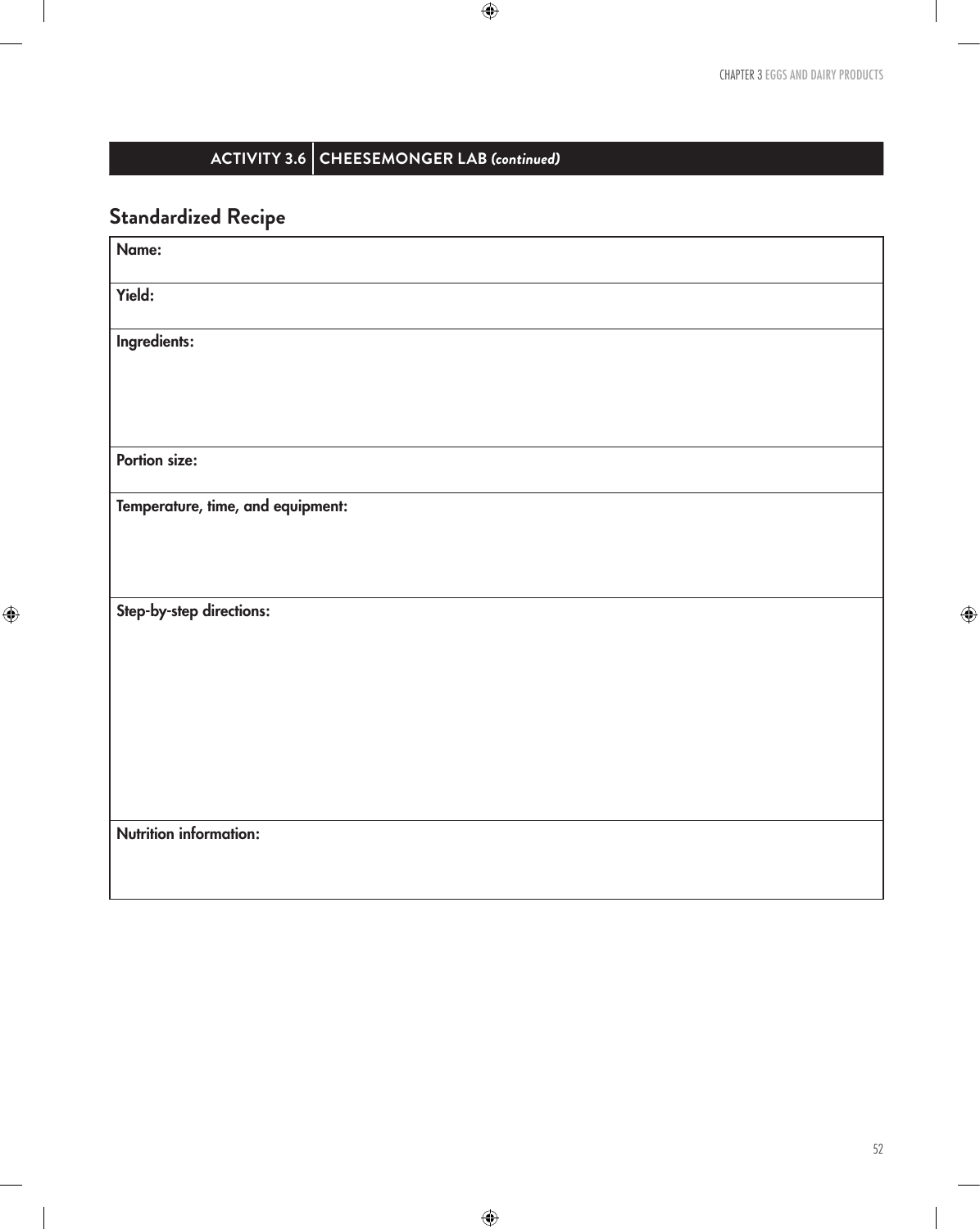CHAPTER 3 EGGS AND DAIRY PRODUCTS

 $\mathbf{I}$ 

# **ACTIVITY 3.6 CHEESEMONGER LAB** *(continued)*

Ingredients | Tools | Tools | Equipment | Notes Steps Timing and Notes

 $\bigoplus$ 

 $\bigoplus$ 

 $\overline{\phantom{a}}$ 

 $\bigoplus$ 

53

 $\begin{array}{c} \hline \end{array}$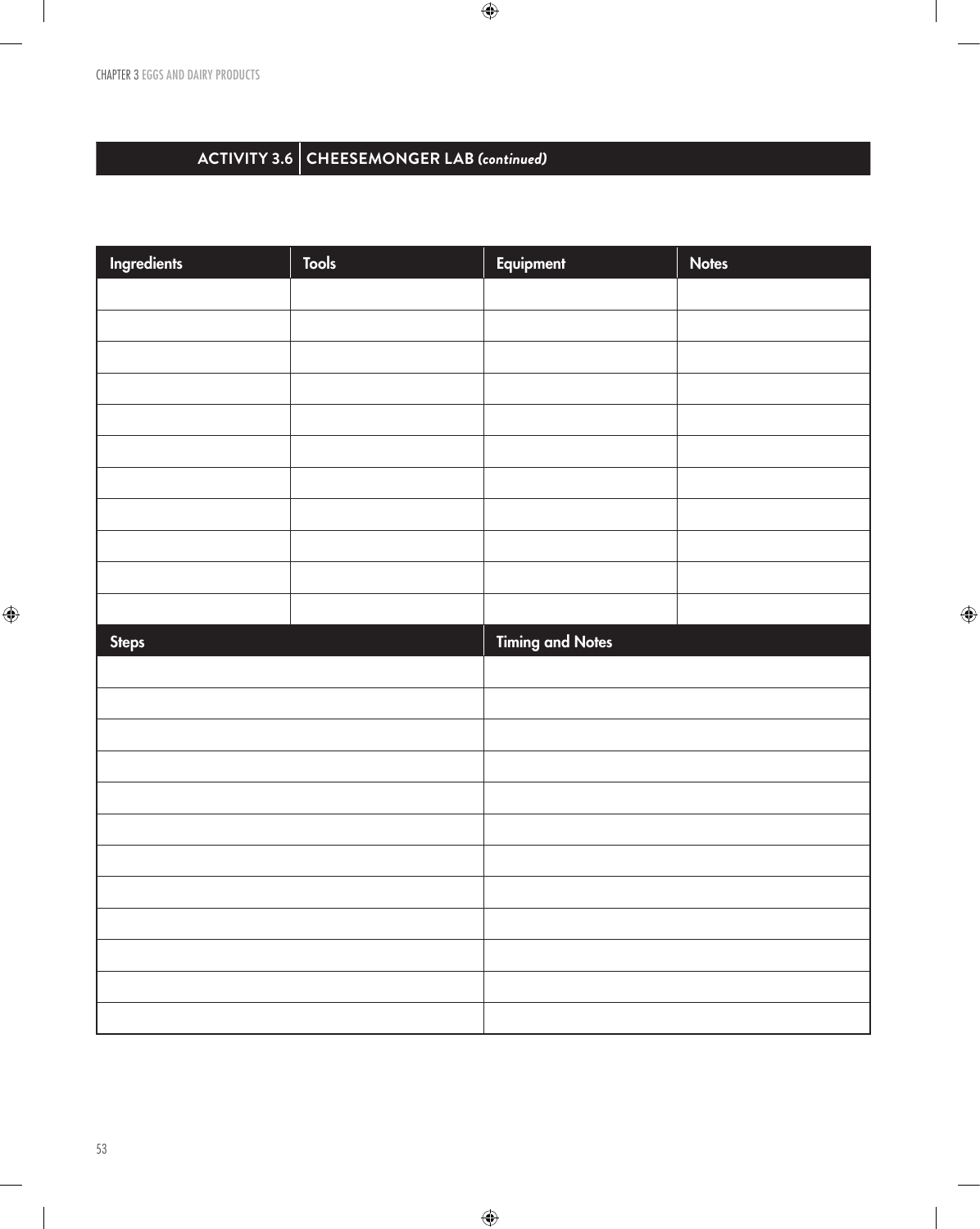$\overline{\phantom{a}}$ 

 $\bigoplus$ 

# **ACTIVITY 3.6 CHEESEMONGER LAB** *(continued)*

 $\mathcal{L}$ 

 $\bigoplus$ 

 $\overline{\phantom{a}}$ 

| Ingredient | <b>Unit Cost and</b><br><b>Size</b> | <b>Amount in</b><br>Recipe | <b>Calculate the</b><br><b>Percent of Unit</b><br>Cost | Total Ingredient<br>Cost | Total<br><b>Ingredient</b><br>Cost |
|------------|-------------------------------------|----------------------------|--------------------------------------------------------|--------------------------|------------------------------------|
|            |                                     |                            |                                                        |                          |                                    |
|            |                                     |                            |                                                        |                          |                                    |
|            |                                     |                            |                                                        |                          |                                    |
|            |                                     |                            |                                                        |                          |                                    |
|            |                                     |                            |                                                        |                          |                                    |
|            |                                     |                            |                                                        |                          |                                    |
|            |                                     |                            |                                                        |                          |                                    |
|            |                                     |                            |                                                        |                          |                                    |
|            |                                     |                            |                                                        |                          |                                    |
|            |                                     |                            |                                                        |                          |                                    |
|            |                                     |                            |                                                        |                          |                                    |
|            |                                     |                            |                                                        |                          |                                    |
|            |                                     |                            |                                                        |                          |                                    |
|            |                                     |                            |                                                        |                          |                                    |
|            |                                     |                            |                                                        |                          |                                    |
|            |                                     |                            |                                                        |                          |                                    |
|            |                                     |                            |                                                        |                          |                                    |
|            |                                     |                            |                                                        |                          |                                    |
|            |                                     |                            |                                                        |                          |                                    |

 $\bigoplus$ 

 $\bigoplus$ 

54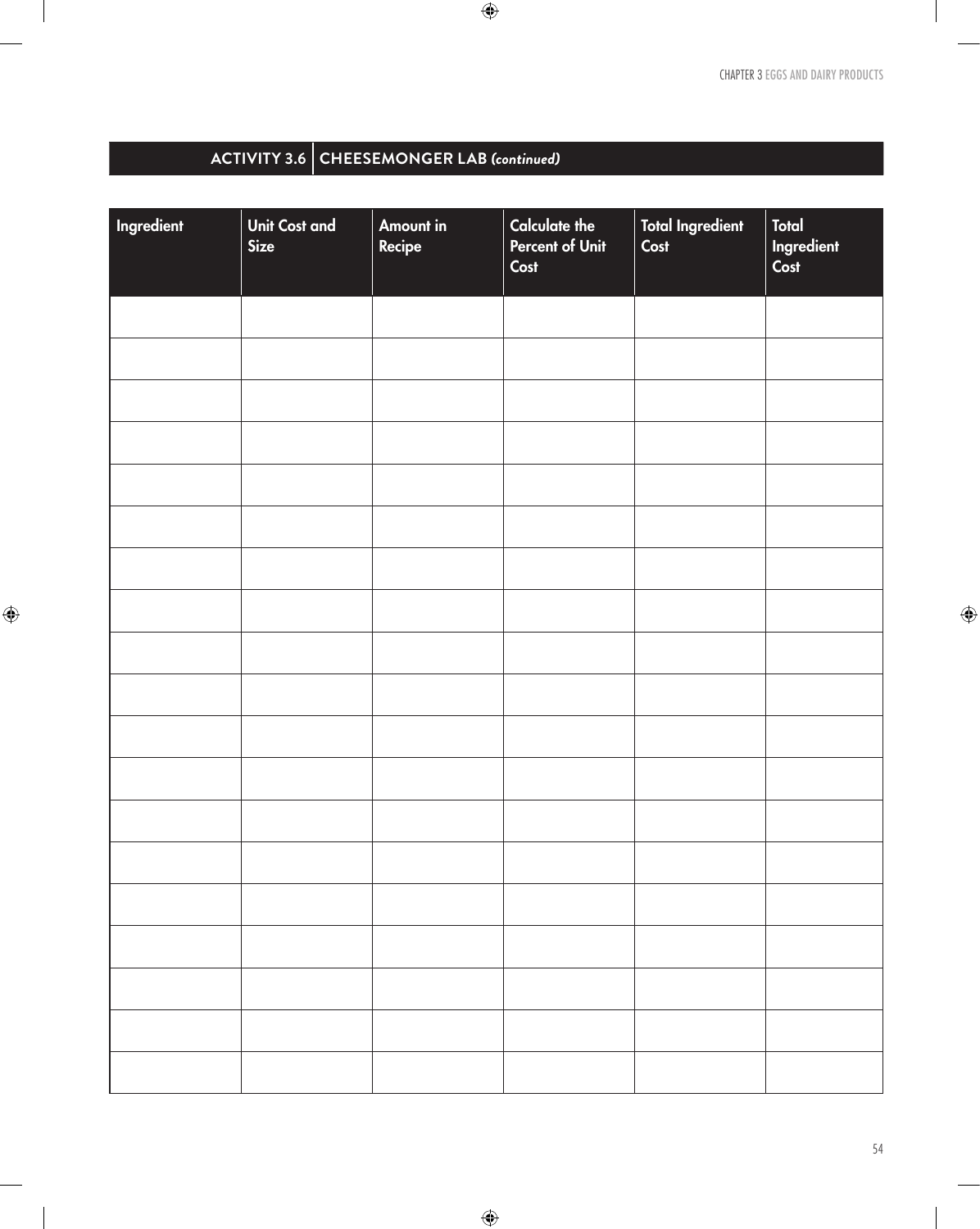## **ACTIVITY 3.6 CHEESEMONGER LAB** *(continued)*

| Ingredient | Unit Cost and<br><b>Size</b> | <b>Amount in</b><br>Recipe | <b>Calculate the</b><br><b>Percent of Unit</b><br>Cost | <b>Total Ingredient</b><br>Cost | <b>Total</b><br>Ingredient<br>Cost |
|------------|------------------------------|----------------------------|--------------------------------------------------------|---------------------------------|------------------------------------|
|            |                              |                            |                                                        |                                 |                                    |
|            |                              |                            |                                                        |                                 |                                    |
|            |                              |                            |                                                        |                                 |                                    |
|            |                              |                            |                                                        |                                 |                                    |
|            |                              |                            |                                                        |                                 |                                    |

 $\bigoplus$ 

 $\bigoplus$ 

#### Lab Report

 $\bigoplus$ 

Summary Response

 $\overline{\phantom{a}}$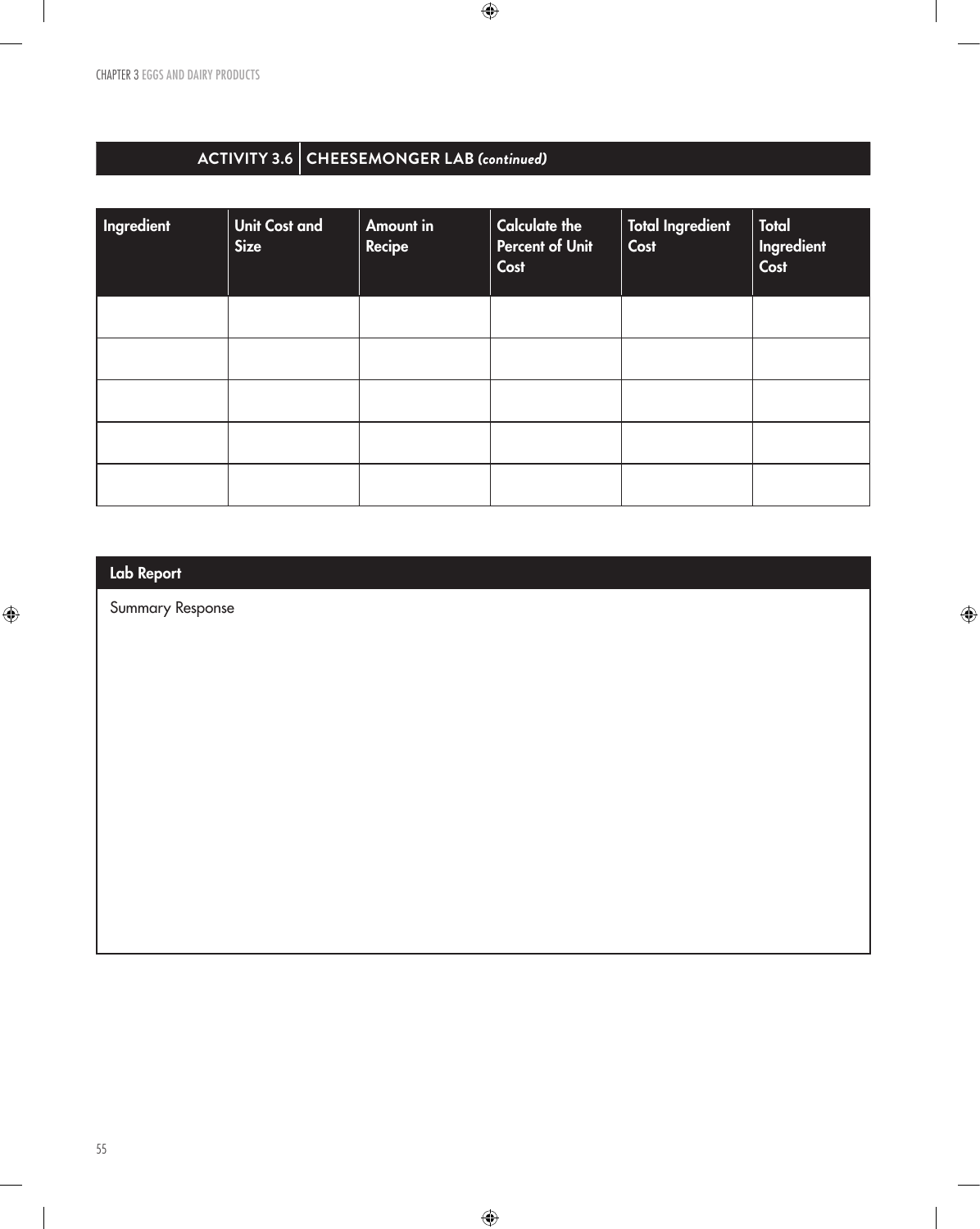## **ACTIVITY 3.7 LOUIS PASTEUR**

 $\bigoplus$ 

## **Directions**

Research Louis Pasteur's contributions to science in regard to the restaurant and foodservice industry. Write an essay on your findings.

 $\bigoplus$ 

 $\bigoplus$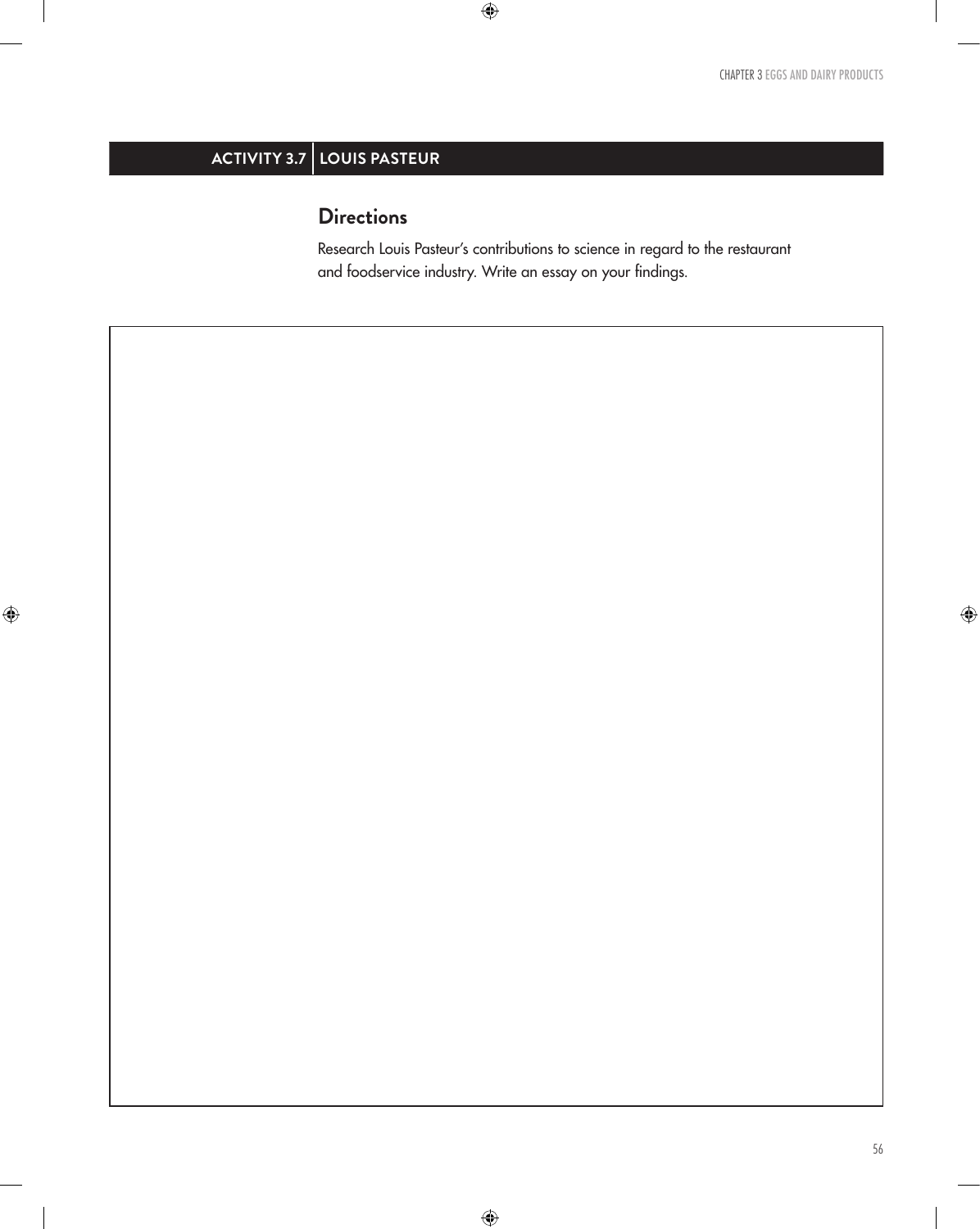## **ACTIVITY 3.8 THE INCREDIBLE EGG**

## **Directions**

Label the parts of the egg below, then define each in the chart provided.

 $\bigoplus$ 



 $\bigoplus$ 

 $\bigoplus$ 

57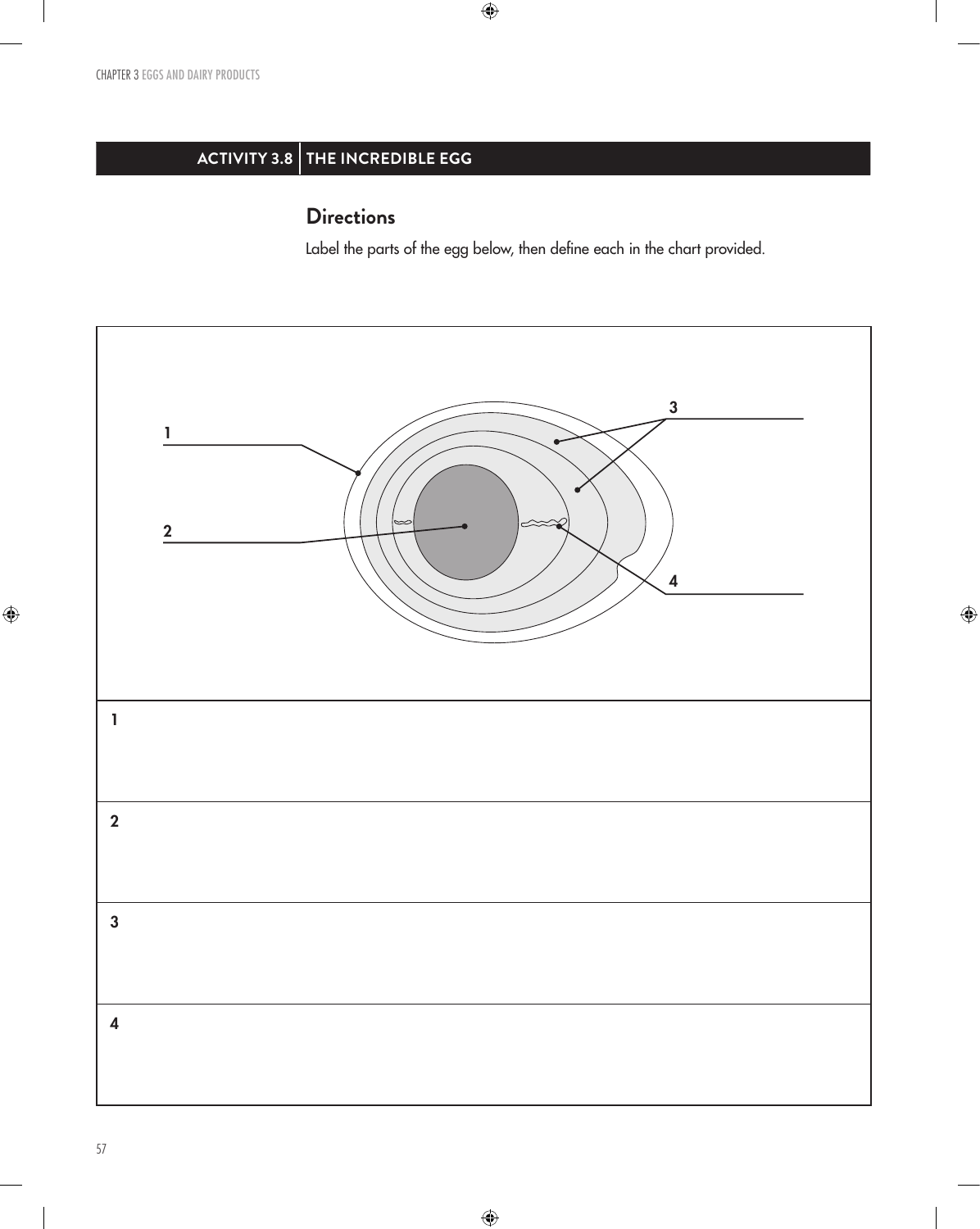### **ACTIVITY 3.9 EGG IT ON**

 $\bigoplus$ 

#### **Directions**

Recipes often call for a particular size of egg. However, the egg size in a recipe can be converted to equivalent ounces and to other egg sizes. For example, a recipe may call for large eggs, but you may only have jumbo eggs available.

Solve the problems below by using the chart.

 $\bigoplus$ 



1 A quiche calls for 12 jumbo eggs. Find the number of ounces the recipe requires, then convert for each egg size to determine the number of eggs needed.

| <b>Egg Size</b>    | <b>Number of Eggs</b> | <b>Total Ounces</b><br><b>Recipe Requires</b> | Number of<br><b>Dozen Required</b> |
|--------------------|-----------------------|-----------------------------------------------|------------------------------------|
| <b>Extra large</b> |                       |                                               |                                    |
| Large              |                       |                                               |                                    |
| <b>Medium</b>      |                       |                                               |                                    |
| <b>Small</b>       |                       |                                               |                                    |
| <b>Peeweee</b>     |                       |                                               |                                    |

 $\bigoplus$ 

58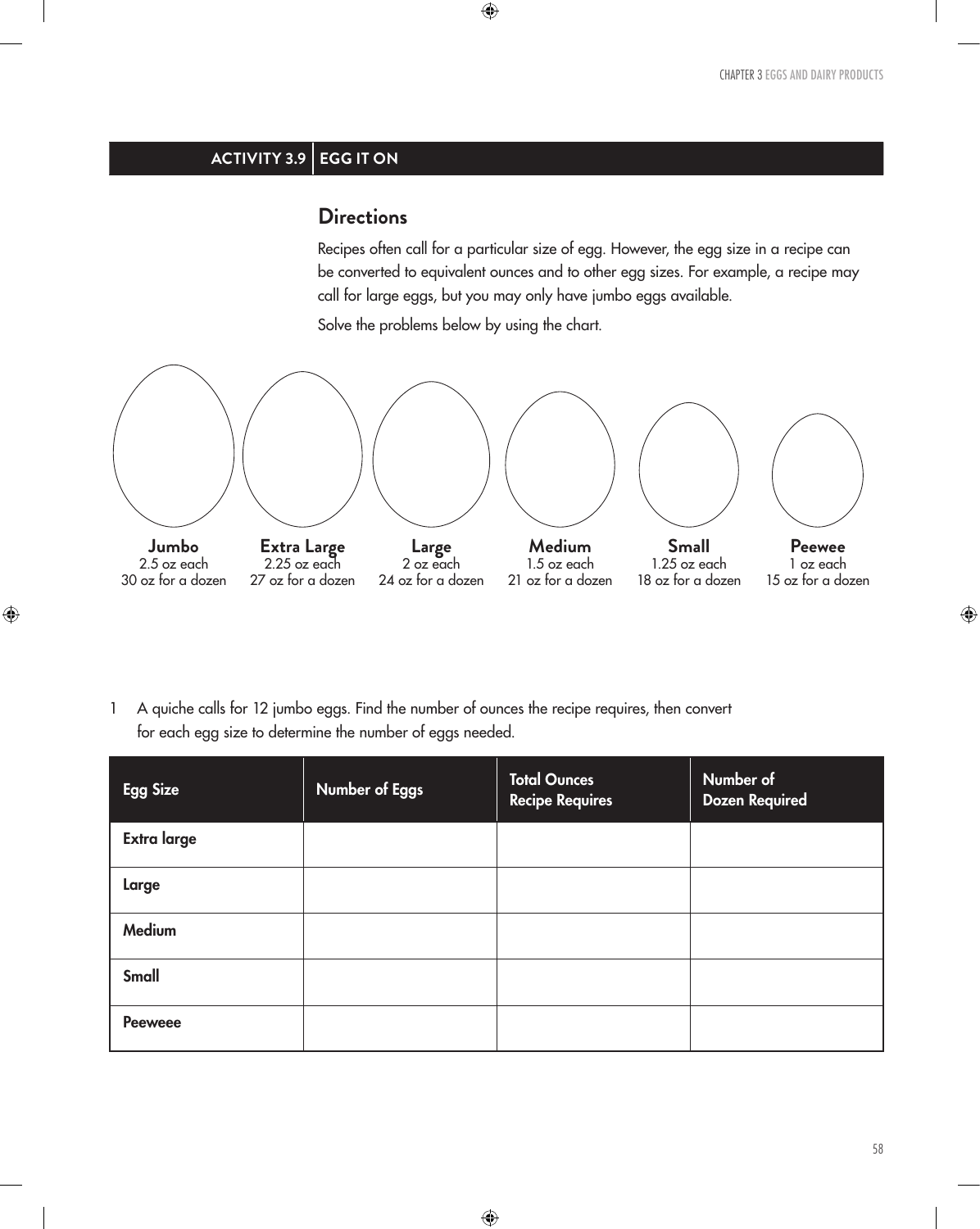## **ACTIVITY 3.9 EGG IT ON** *(continued)*

2 A cookie recipe calls for 20 jumbo eggs. Find the number of ounces the recipe requires, then convert for each egg size to determine the number of eggs needed.

| <b>Egg Size</b>    | <b>Number of Eggs</b> | <b>Total Ounces</b><br><b>Recipe Requires</b> | Number of<br><b>Dozen Required</b> |
|--------------------|-----------------------|-----------------------------------------------|------------------------------------|
| <b>Extra large</b> |                       |                                               |                                    |
| Large              |                       |                                               |                                    |
| <b>Medium</b>      |                       |                                               |                                    |
| <b>Small</b>       |                       |                                               |                                    |
| <b>Peeweee</b>     |                       |                                               |                                    |

 $\bigoplus$ 

 $\bigoplus$ 

3 A cake calls for a total of 32 jumbo eggs for a large batch. Find the number of ounces the recipe requires, then convert for each egg size to determine the number of eggs needed.

| <b>Egg Size</b>    | <b>Number of Eggs</b> | <b>Total Ounces</b><br><b>Recipe Requires</b> | Number of<br><b>Dozen Required</b> |
|--------------------|-----------------------|-----------------------------------------------|------------------------------------|
| <b>Extra large</b> |                       |                                               |                                    |
| Large              |                       |                                               |                                    |
| <b>Medium</b>      |                       |                                               |                                    |
| Small              |                       |                                               |                                    |
| <b>Peeweee</b>     |                       |                                               |                                    |

 $\bigoplus$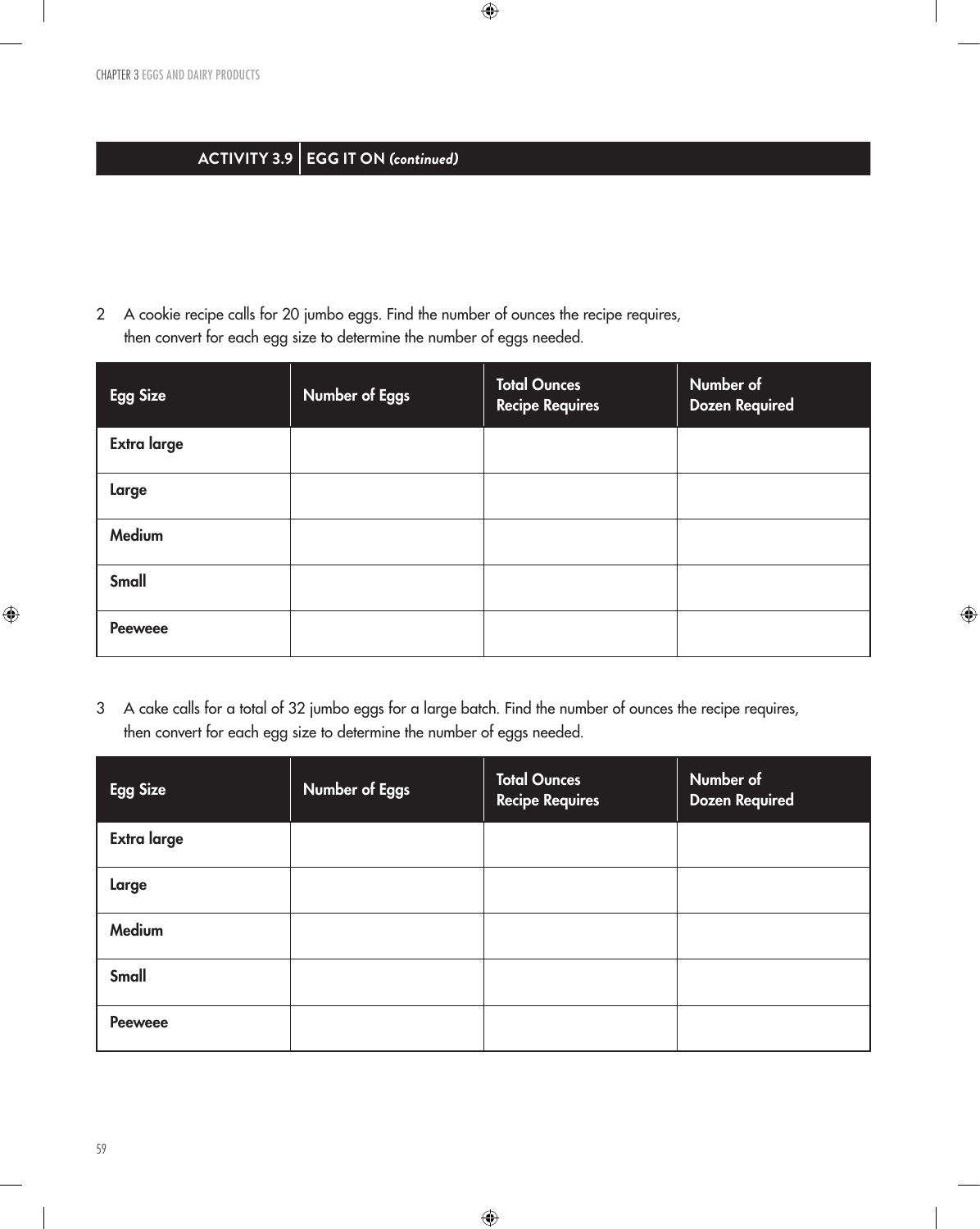## **ACTIVITY 3.10 THE INCREDIBLE EGG LAB**

### **Directions**

 $\bigoplus$ 

Eggs can be prepared in many ways. Provide the steps and *mise en place* for the following preparations. Record notes during the process, and finish with a summary of the processes. For the fried egg, try cooking to over easy, over medium, over hard, and sunny-side up. Pay special attention to the timing for each.

 $\bigoplus$ 

| <b>Egg Preparation</b>                  |
|-----------------------------------------|
| Simmering or Hard Cooking Eggs in Shell |
| <b>Baking Eggs</b>                      |
| <b>Cooking Shirred Eggs</b>             |
| <b>Poaching Eggs</b>                    |
| <b>Scrambling Eggs</b>                  |
| <b>Making a Fried Egg</b>               |
| <b>Making a Rolled Omelet</b>           |
| Making a Flat Omelet (Frittata)         |
| <b>Making Soufflés</b>                  |

 $\bigoplus$ 

⊕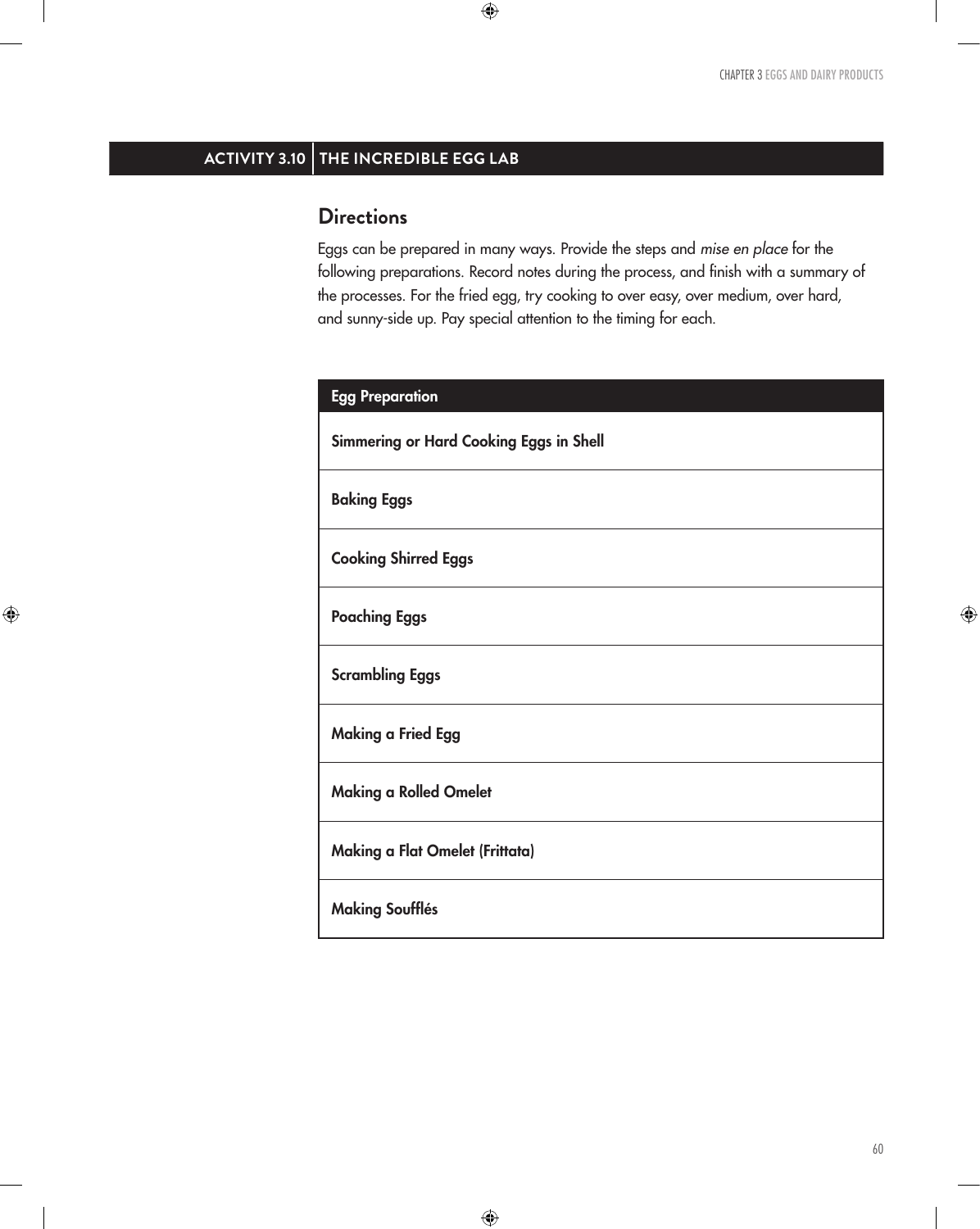## **HE ESSENTIAL SKILLS: SIMMERING OR HARD COOKING EGGS IN SHELL**

 $\bigoplus$ 

| Ingredients  | <b>Tools</b> | Equipment        | <b>Notes</b> |
|--------------|--------------|------------------|--------------|
|              |              |                  |              |
|              |              |                  |              |
|              |              |                  |              |
|              |              |                  |              |
|              |              |                  |              |
|              |              |                  |              |
|              |              |                  |              |
|              |              |                  |              |
|              |              |                  |              |
| <b>Steps</b> |              | Timing and Notes |              |
|              |              |                  |              |
|              |              |                  |              |
|              |              |                  |              |
|              |              |                  |              |
|              |              |                  |              |
|              |              |                  |              |
|              |              |                  |              |
|              |              |                  |              |
|              |              |                  |              |

 $\bigoplus$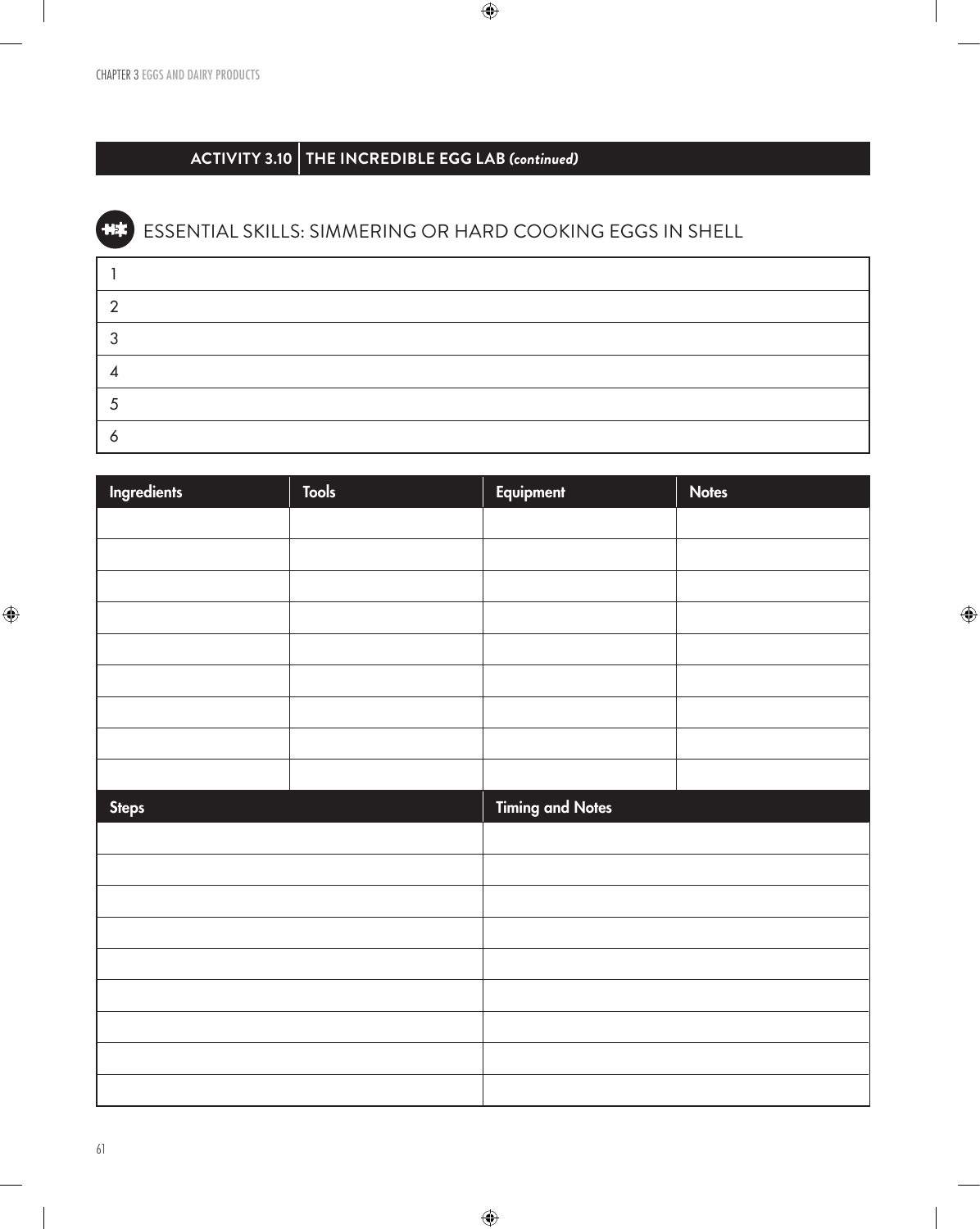$\bigoplus$ 

| <b>ESSENTIAL SKILLS: BAKING EGGS</b> |
|--------------------------------------|
|                                      |
|                                      |
|                                      |
|                                      |
|                                      |
|                                      |

 $\bigoplus$ 

| Ingredients  | <b>Tools</b> | Equipment               | <b>Notes</b> |
|--------------|--------------|-------------------------|--------------|
|              |              |                         |              |
|              |              |                         |              |
|              |              |                         |              |
|              |              |                         |              |
|              |              |                         |              |
|              |              |                         |              |
|              |              |                         |              |
|              |              |                         |              |
|              |              |                         |              |
| <b>Steps</b> |              | <b>Timing and Notes</b> |              |
|              |              |                         |              |
|              |              |                         |              |
|              |              |                         |              |
|              |              |                         |              |
|              |              |                         |              |
|              |              |                         |              |
|              |              |                         |              |
|              |              |                         |              |
|              |              |                         |              |

 $\bigoplus$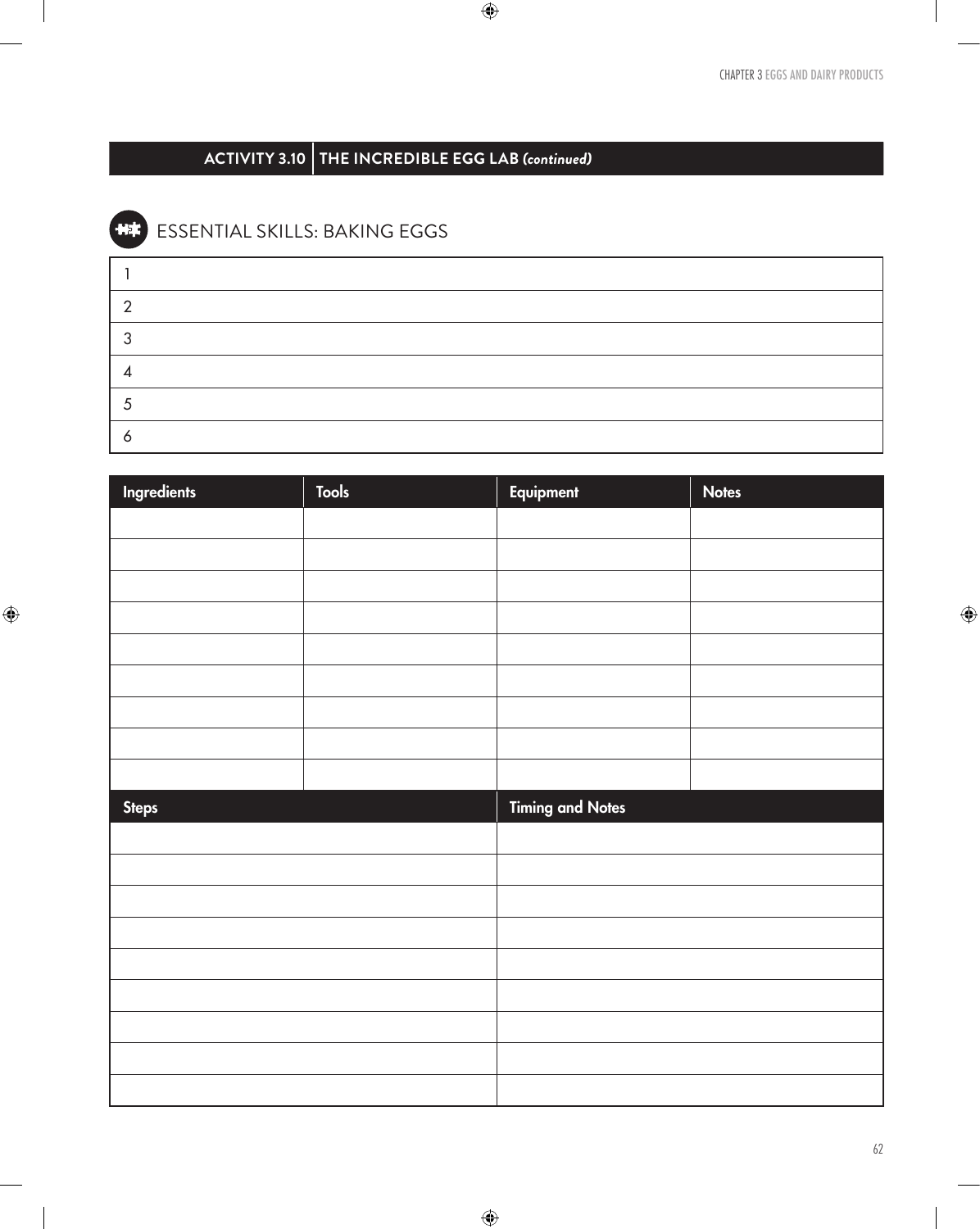| <b>ESSENTIAL SKILLS: COOKING SHIRRED EGGS</b> |
|-----------------------------------------------|
|                                               |
|                                               |
|                                               |
|                                               |
|                                               |
|                                               |

 $\bigoplus$ 

| Ingredients  | <b>Tools</b> | Equipment               | <b>Notes</b> |
|--------------|--------------|-------------------------|--------------|
|              |              |                         |              |
|              |              |                         |              |
|              |              |                         |              |
|              |              |                         |              |
|              |              |                         |              |
|              |              |                         |              |
|              |              |                         |              |
|              |              |                         |              |
|              |              |                         |              |
| <b>Steps</b> |              | <b>Timing and Notes</b> |              |
|              |              |                         |              |
|              |              |                         |              |
|              |              |                         |              |
|              |              |                         |              |
|              |              |                         |              |
|              |              |                         |              |
|              |              |                         |              |
|              |              |                         |              |
|              |              |                         |              |

 $\bigoplus$ 

63

 $\bigoplus$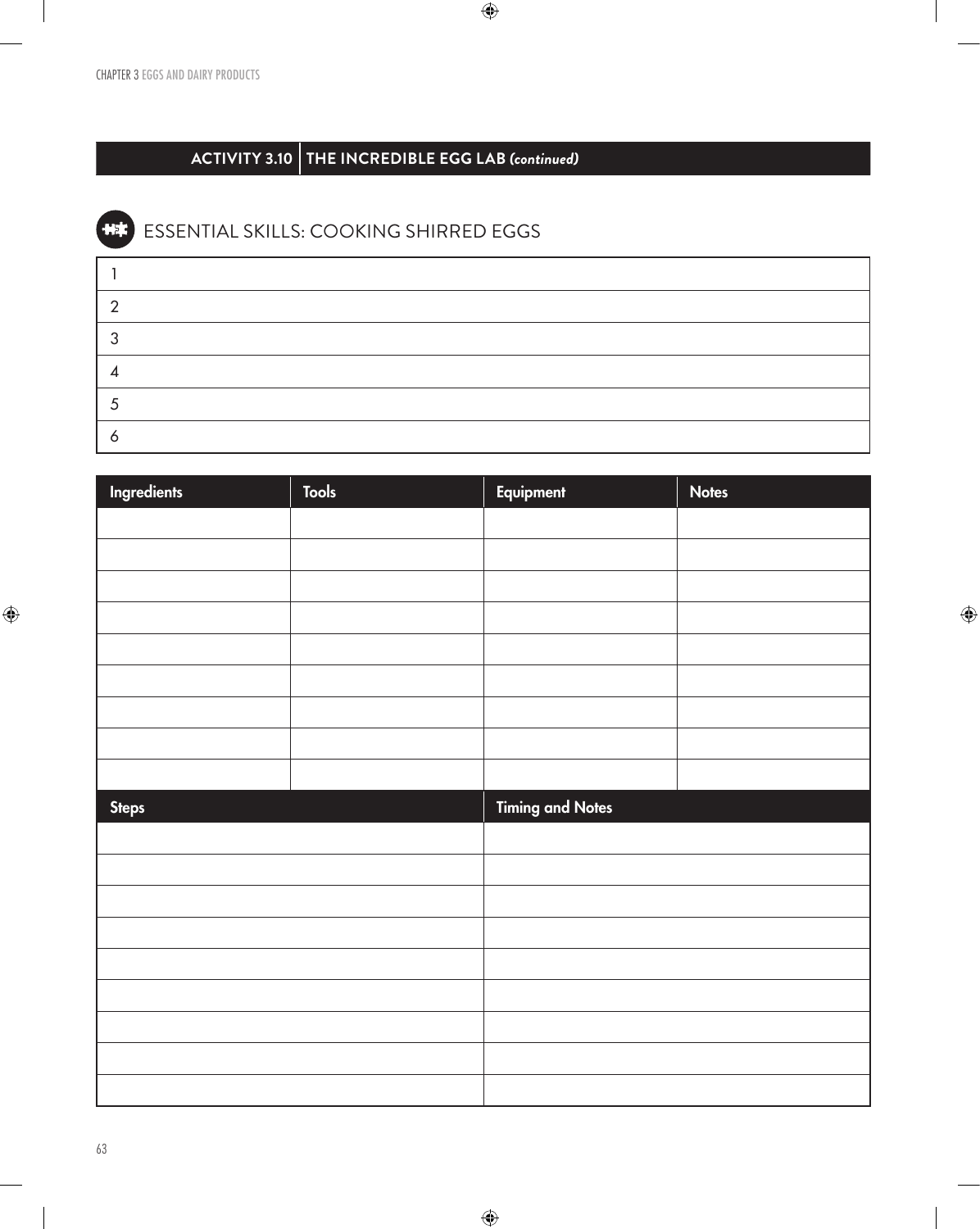$\bigoplus$ 

| <b>HE ESSENTIAL SKILLS: POACHING EGGS</b> |
|-------------------------------------------|
|                                           |
|                                           |
|                                           |
|                                           |
|                                           |
|                                           |

 $\bigoplus$ 

| Ingredients  | <b>Tools</b> | Equipment               | <b>Notes</b> |
|--------------|--------------|-------------------------|--------------|
|              |              |                         |              |
|              |              |                         |              |
|              |              |                         |              |
|              |              |                         |              |
|              |              |                         |              |
|              |              |                         |              |
|              |              |                         |              |
|              |              |                         |              |
|              |              |                         |              |
| <b>Steps</b> |              | <b>Timing and Notes</b> |              |
|              |              |                         |              |
|              |              |                         |              |
|              |              |                         |              |
|              |              |                         |              |
|              |              |                         |              |
|              |              |                         |              |
|              |              |                         |              |
|              |              |                         |              |
|              |              |                         |              |

 $\bigoplus$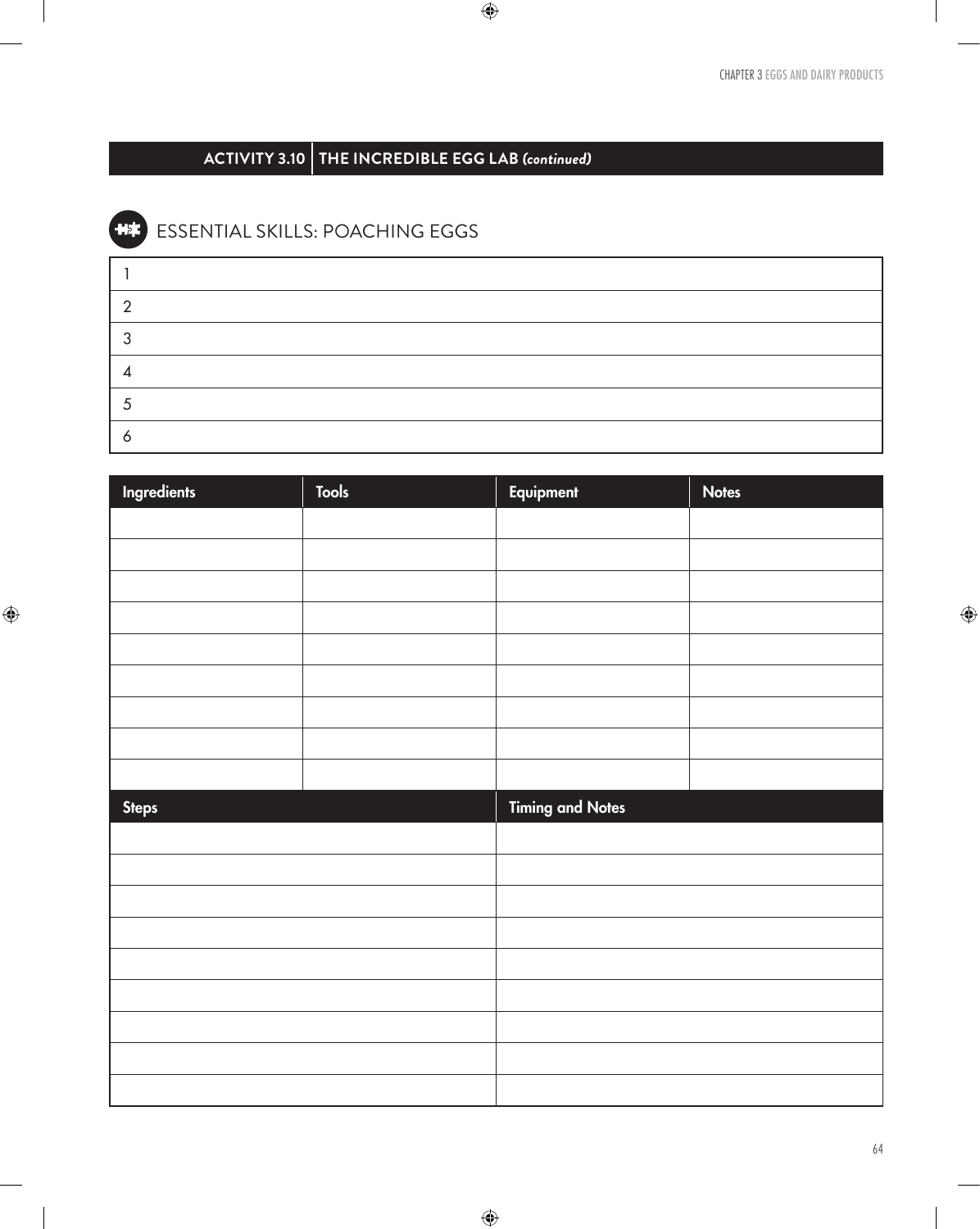| <b>HET</b> ESSENTIAL SKILLS: SCRAMBLING EGGS |
|----------------------------------------------|
|                                              |
|                                              |

 $\bigoplus$ 

| Ingredients  | <b>Tools</b> | Equipment               | <b>Notes</b> |
|--------------|--------------|-------------------------|--------------|
|              |              |                         |              |
|              |              |                         |              |
|              |              |                         |              |
|              |              |                         |              |
|              |              |                         |              |
|              |              |                         |              |
|              |              |                         |              |
|              |              |                         |              |
|              |              |                         |              |
| <b>Steps</b> |              | <b>Timing and Notes</b> |              |
|              |              |                         |              |
|              |              |                         |              |
|              |              |                         |              |
|              |              |                         |              |
|              |              |                         |              |
|              |              |                         |              |
|              |              |                         |              |
|              |              |                         |              |
|              |              |                         |              |

 $\bigoplus$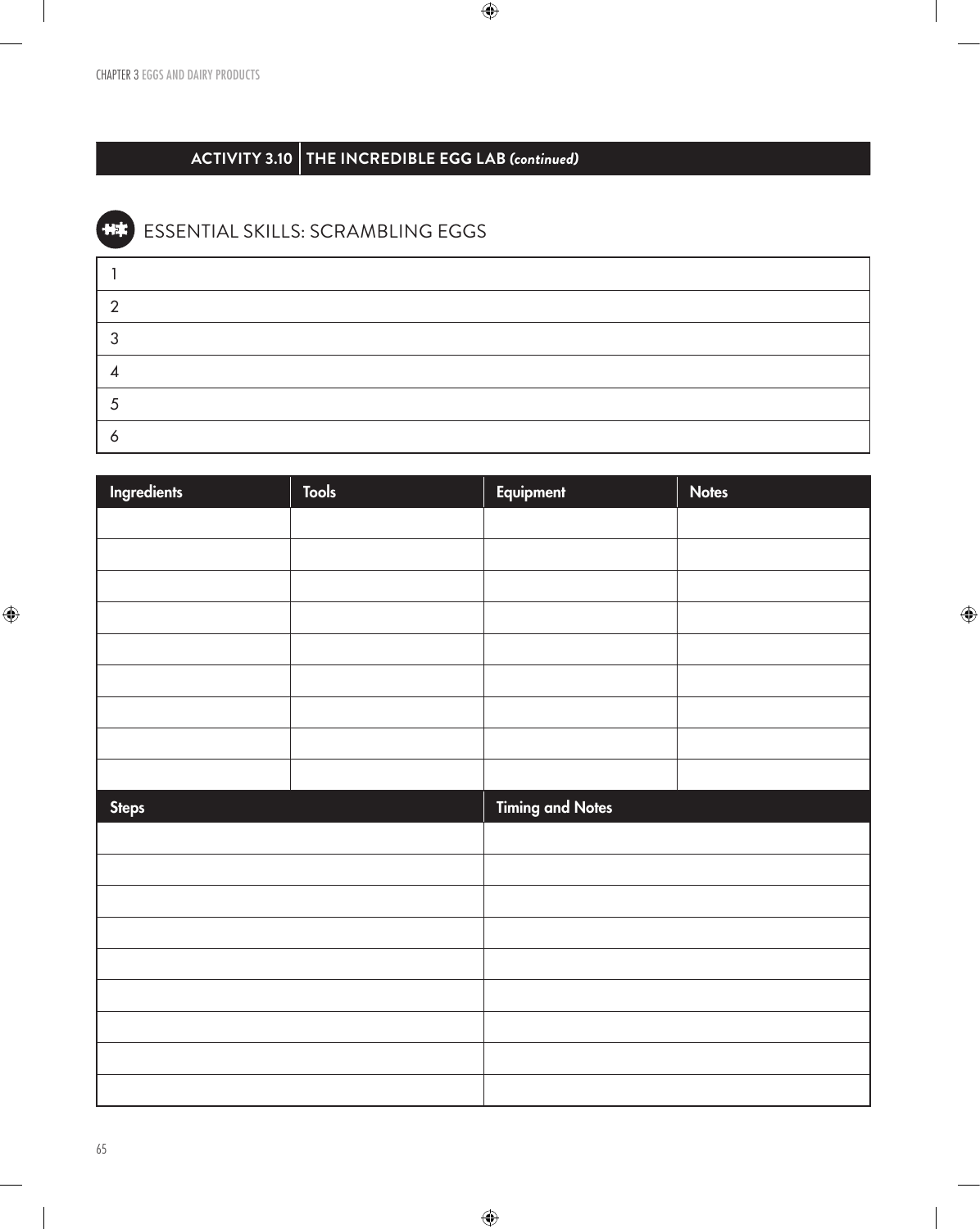$\mathbf{I}$ 

 $\bigoplus$ 

| <b>HET ESSENTIAL SKILLS: MAKING A FRIED EGG</b> |
|-------------------------------------------------|
|                                                 |
|                                                 |
|                                                 |
|                                                 |
|                                                 |
|                                                 |

 $\bigoplus$ 

| Ingredients  | <b>Tools</b> | Equipment        | <b>Notes</b> |
|--------------|--------------|------------------|--------------|
|              |              |                  |              |
|              |              |                  |              |
|              |              |                  |              |
|              |              |                  |              |
|              |              |                  |              |
|              |              |                  |              |
|              |              |                  |              |
|              |              |                  |              |
|              |              |                  |              |
| <b>Steps</b> |              | Timing and Notes |              |
|              |              |                  |              |
|              |              |                  |              |
|              |              |                  |              |
|              |              |                  |              |
|              |              |                  |              |
|              |              |                  |              |
|              |              |                  |              |
|              |              |                  |              |
|              |              |                  |              |

 $\bigoplus$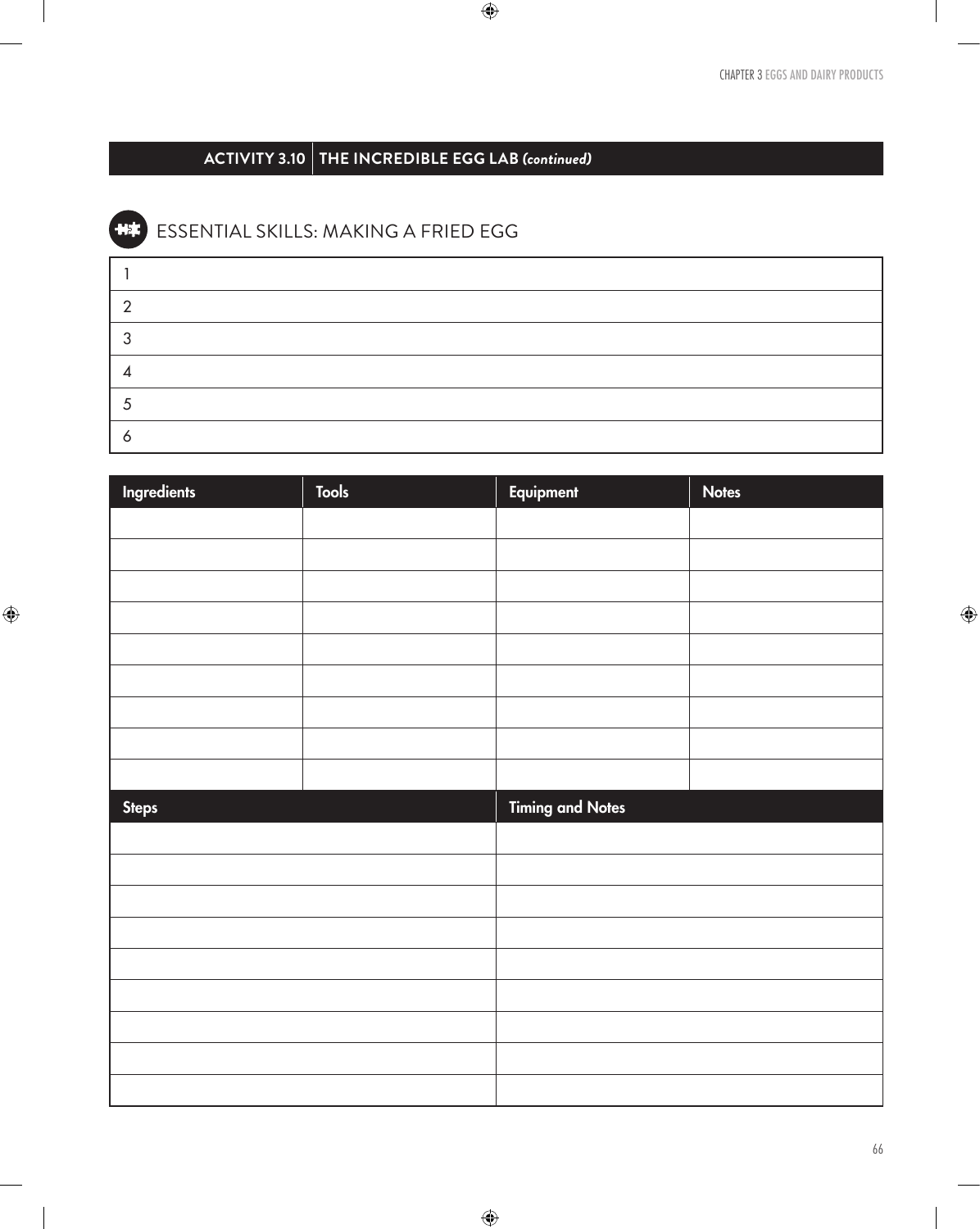| <b>ESSENTIAL SKILLS: MAKING A ROLLED OMELET</b> |
|-------------------------------------------------|
|                                                 |
|                                                 |
|                                                 |
|                                                 |
|                                                 |
|                                                 |

 $\bigoplus$ 

| Ingredients  | <b>Tools</b> | Equipment               | <b>Notes</b> |
|--------------|--------------|-------------------------|--------------|
|              |              |                         |              |
|              |              |                         |              |
|              |              |                         |              |
|              |              |                         |              |
|              |              |                         |              |
|              |              |                         |              |
|              |              |                         |              |
|              |              |                         |              |
|              |              |                         |              |
|              |              |                         |              |
| <b>Steps</b> |              | <b>Timing and Notes</b> |              |
|              |              |                         |              |
|              |              |                         |              |
|              |              |                         |              |
|              |              |                         |              |
|              |              |                         |              |
|              |              |                         |              |
|              |              |                         |              |
|              |              |                         |              |

 $\bigoplus$ 

 $\bigoplus$ 

 $\bigoplus$ 

67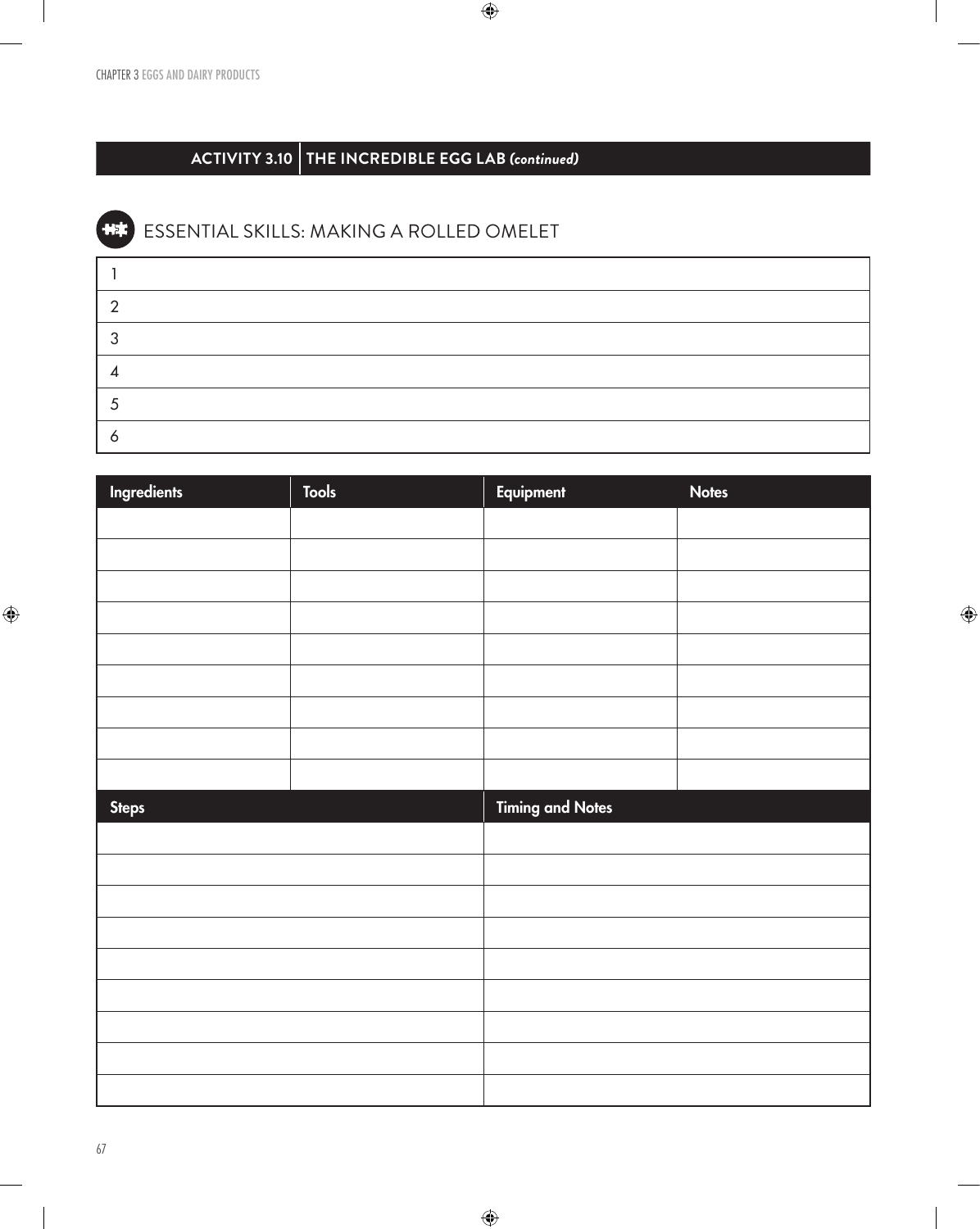$\mathbf{I}$ 

 $\bigoplus$ 

| <b>HE ESSENTIAL SKILLS: MAKING A FLAT OMELET (FRITTATA)</b> |
|-------------------------------------------------------------|
|                                                             |
|                                                             |
|                                                             |
|                                                             |
|                                                             |
|                                                             |

 $\bigoplus$ 

| Ingredients  | <b>Tools</b> | Equipment               | <b>Notes</b> |
|--------------|--------------|-------------------------|--------------|
|              |              |                         |              |
|              |              |                         |              |
|              |              |                         |              |
|              |              |                         |              |
|              |              |                         |              |
|              |              |                         |              |
|              |              |                         |              |
|              |              |                         |              |
|              |              |                         |              |
| <b>Steps</b> |              | <b>Timing and Notes</b> |              |
|              |              |                         |              |
|              |              |                         |              |
|              |              |                         |              |
|              |              |                         |              |
|              |              |                         |              |
|              |              |                         |              |
|              |              |                         |              |
|              |              |                         |              |
|              |              |                         |              |

 $\bigoplus$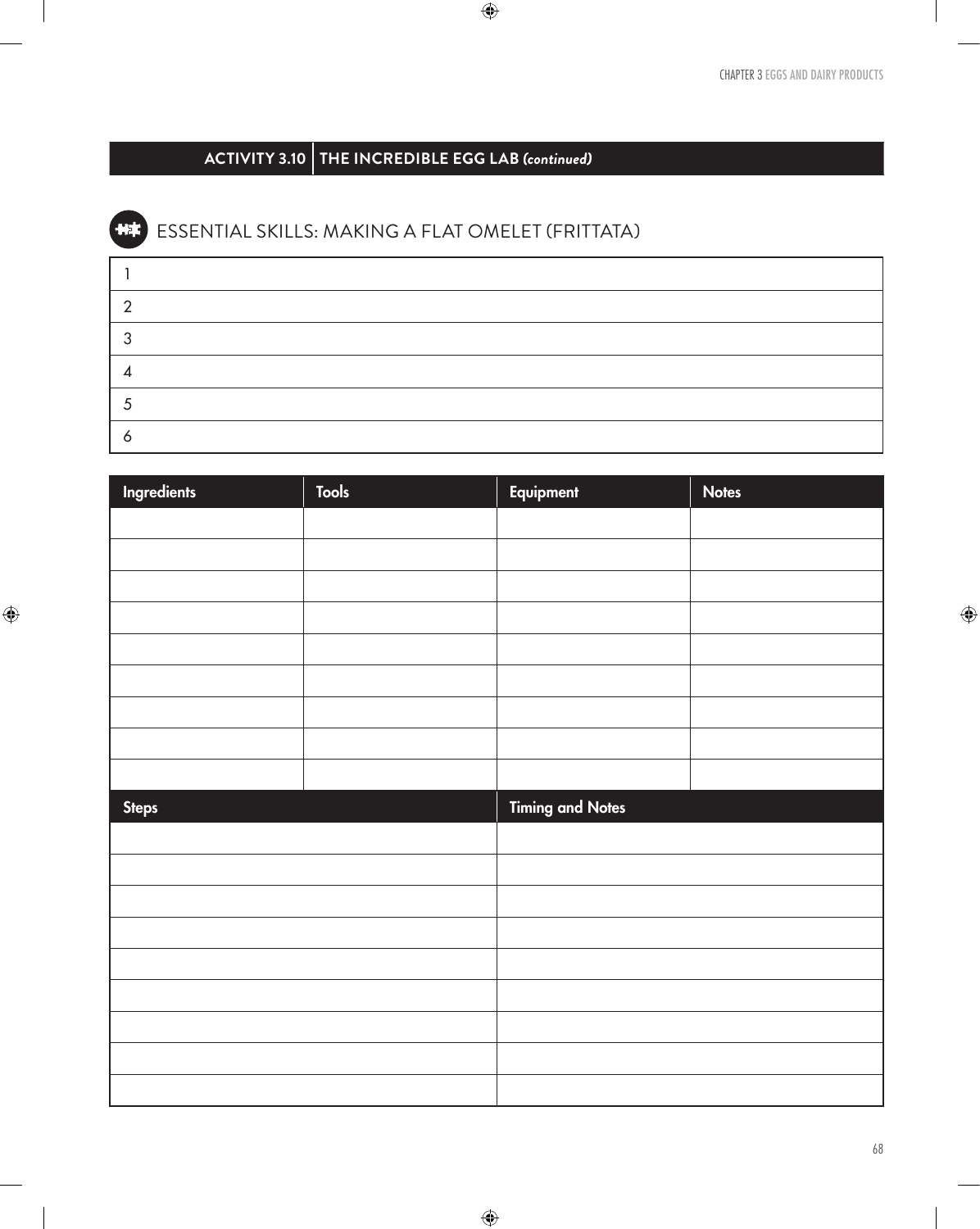| <b>ESSENTIAL SKILLS: MAKING SOUFFLÉS</b> |
|------------------------------------------|
|                                          |
|                                          |
|                                          |
|                                          |
|                                          |
|                                          |

 $\bigoplus$ 

| Ingredients  | <b>Tools</b> | Equipment               | <b>Notes</b> |
|--------------|--------------|-------------------------|--------------|
|              |              |                         |              |
|              |              |                         |              |
|              |              |                         |              |
|              |              |                         |              |
|              |              |                         |              |
|              |              |                         |              |
|              |              |                         |              |
|              |              |                         |              |
|              |              |                         |              |
| <b>Steps</b> |              | <b>Timing and Notes</b> |              |
|              |              |                         |              |
|              |              |                         |              |
|              |              |                         |              |
|              |              |                         |              |
|              |              |                         |              |
|              |              |                         |              |
|              |              |                         |              |
|              |              |                         |              |
|              |              |                         |              |

 $\bigoplus$